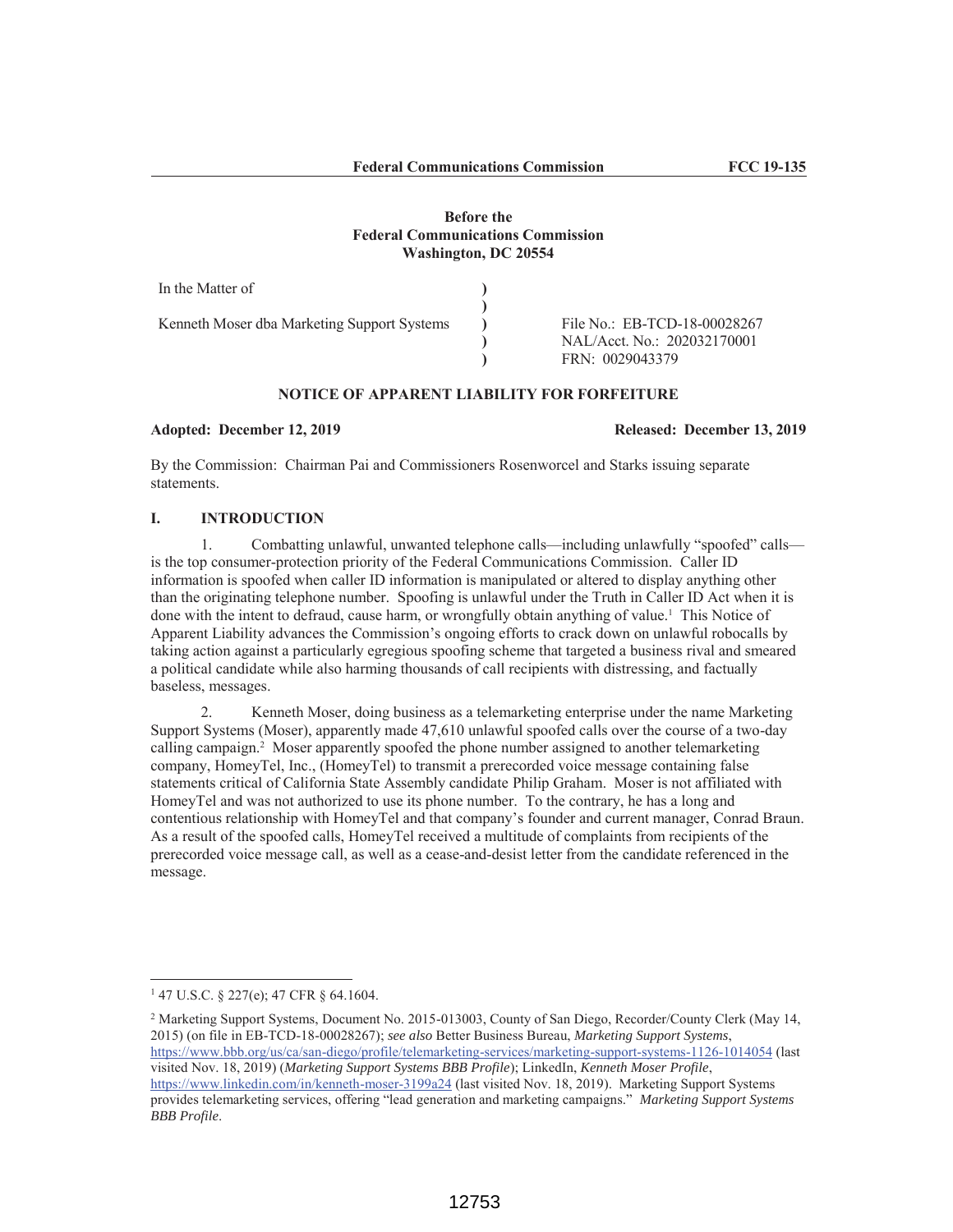3. We find that Moser apparently violated the Truth in Caller ID Act by making the spoofed calls with the intent to cause harm and wrongfully obtain something of value.<sup>3</sup> Given the egregious circumstances, we propose a forfeiture of \$9,997,750.

# **II. BACKGROUND**

 $\overline{a}$ 

4. *Legal Background*. Congress recognized that consumers have embraced caller ID as a vital part of voice telephone service, depending on it to help them decide whether to answer the phone. Caller ID is only valuable, however, if it is accurate.<sup>4</sup> The Truth in Caller ID Act prohibits "caus[ing] any caller identification service" in connection with any telecommunications service or Internet Protocolenabled service to "knowingly transmit misleading or inaccurate caller identification information with the intent to defraud, cause harm, or wrongfully obtain anything of value[.]"<sup>5</sup>

5. Spoofing on a large scale is often coupled with illegal robocalling activity. In enacting the Telephone Consumer Protection Act (TCPA), Congress determined that unwanted prerecorded voice message calls are a greater nuisance and invasion of privacy than live calls and that such calls delivered via wireless phones can be costly.<sup>6</sup> Through the TCPA, Congress provided greater protections for consumers from such calls.7 The statute and the Federal Communications Commission's (Commission or FCC) implementing rules prohibit prerecorded voice message calls to wireless telephone numbers without subscribers' prior consent—unless made for an emergency purpose,<sup>8</sup> and mandate inclusion of the telephone number of the entity responsible for initiating the call.9 Political campaign-related prerecorded

<sup>&</sup>lt;sup>3</sup> The Bureau is releasing contemporaneously a Citation and Order notifying Moser that, in conjunction with the apparently unlawful spoofing activities, Moser violated the Telephone Consumer Protection Act (TCPA) and the Commission's rules by (1) making prerecorded message calls to wireless phone numbers without the customers' consent or an emergency purpose, 47 U.S.C. § 227(b)(1)(A)(iii); 47 CFR § 64.1200(a)(1)(iii), and (2) failing to include the phone number of the entity or person who was responsible for initiating the call, 47 U.S.C. § 227 (d)(3)(A); 47 CFR § 64.1200(b)(2). *Kenneth Moser dba Marketing Support Systems*, Citation and Order, DA 19- 1250 (EB 2019) (*Moser Citation*).

<sup>4</sup> 156 Cong. Rec. H2522, H2524 (2010) ("Now, if you see a caller ID and you see it has a phone number, most people think that it's ironclad that that's the actual phone number that's calling them when in truth it's not."); 155 Cong. Rec. S170-02, S173 (2009) ("Consumers expect caller I.D. to be accurate because it helps them decide whether to answer a phone call and trust the person on the other end of the line.").

<sup>5</sup> 47 U.S.C. § 227(e); *see also* 47 CFR § 64.1604. The prohibition does not apply to lawfully authorized investigative, protective, or intelligence activities of a law enforcement agency of the United States, the states, or a political subdivision of a state, or of an intelligence agency of the United States or to activity allowed pursuant to a court order that specifically authorizes the use of caller ID manipulation. 47 CFR 64.1604(b); *see also* 47 U.S.C. §  $227(e)(3)(B)(ii)$ ; 47 U.S.C. § 227(e)(7). Those exceptions do not apply here.

<sup>6</sup> *Rules and Regulations Implementing the Telephone Consumer Protection Act of 1991*, CG Docket No. 02-278, Report and Order, 18 FCC Rcd 14014, 14115, para. 165 (2003) (*2003 TCPA Order*). Similarly, courts have routinely agreed that robocalls are an invasion of privacy, an injury in fact sufficient for Article III jurisdiction. *Mims v. Arrow Financial Services, LLC*, 565 U.S. 368, 372 (2012) (finding that robocalls are an invasion of privacy); *Frisby v. Schultz*, 487 U.S. 474, 484 (1988) (recognizing that preserving the sanctity of the home is an important value); *LaVigne v. First Community Bancshares, Inc.*, 215 F. Supp. 3d 1138, 1146-47 (D. NM 2016).

 $747$  U.S.C. § 227(b), (d)(3).

 $847$  U.S.C. § 227(b)(1)(A)(iii); 47 CFR § 64.1200(a)(1)(iii).

<sup>9</sup> 47 U.S.C. § 227(d)(3)(A); 47 CFR 64.1200(b)(2).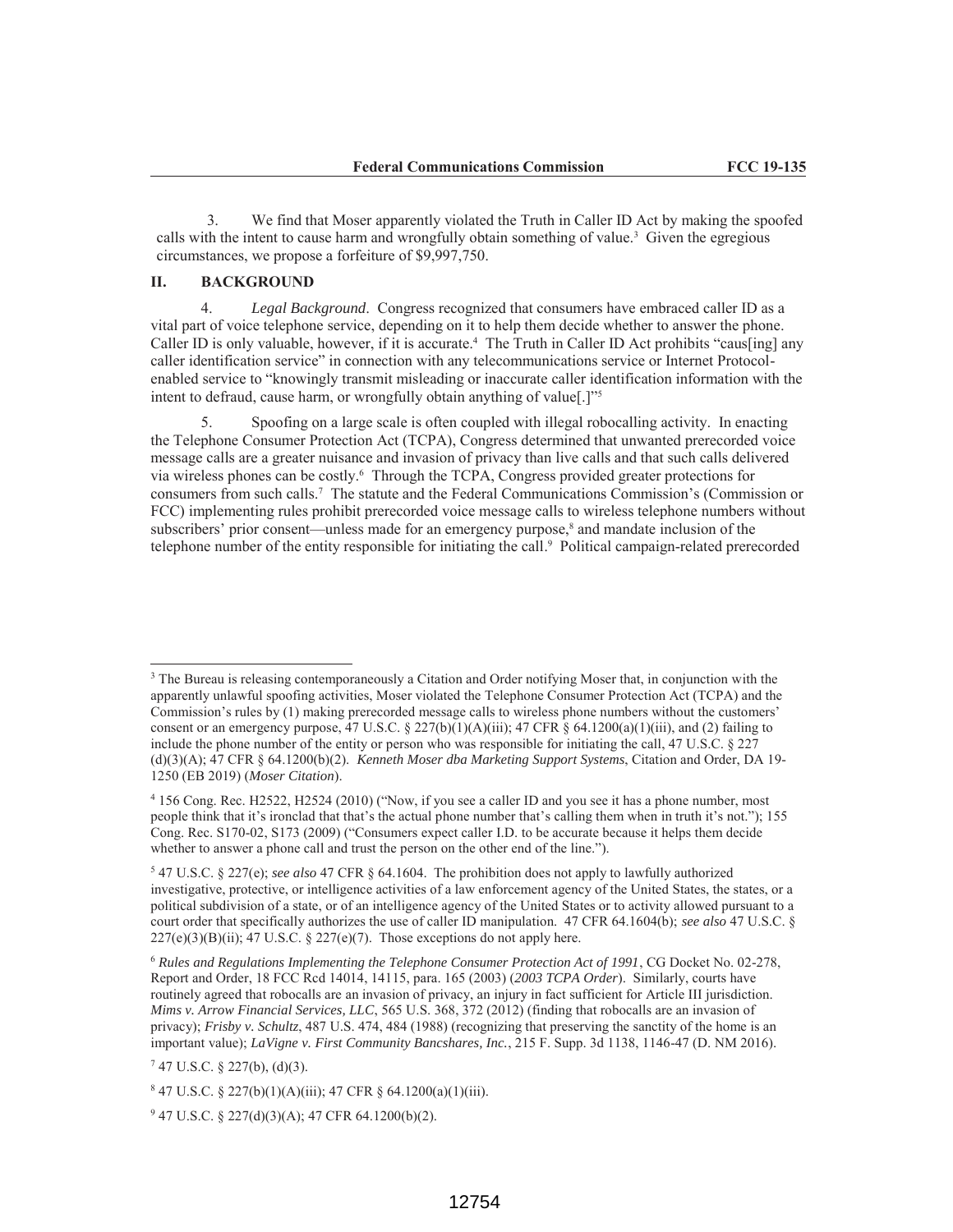voice message calls are not exempt from these statutory protections.10 The Commission has found that spoofing, when employed in an unlawful robocalling campaign, can indicate an intent to cause harm.<sup>11</sup>

6. *Factual Background***.** Moser's apparently illegal activity occurred in the midst of a heated campaign season. On May 30 and 31, 2018, approximately one week before California's primary election, thousands of residents of the California 76th State Assembly District in San Diego County received a robocall message that described in graphic detail an alleged sexual assault involving Philip Graham (Graham), one of eight candidates for the open Assembly seat.12 The allegations in the recorded message, however, had already been disproven by law enforcement; indeed, the San Diego County Sheriff's Department conducted an investigation into the incident and publicly announced by May 29, 2018, that the alleged sexual assault never occurred.<sup>13</sup>

7. Based upon a complaint referred by the California Secretary of State,<sup>14</sup> the Bureau initiated an investigation. Bureau staff traced the robocalls to a third-party dialing platform<sup>15</sup> and

<sup>11</sup> Best Insurance Contracts, Inc., and Philip Roesel, dba Wilmington Insurance Quotes, Forfeiture Order, 33 FCC Rcd 9204, 9218-19, paras. 40-41 (2018) (*Roesel Forfeiture Order*); *Best Insurance Contracts, Inc., and Philip Roesel, dba Wilmington Insurance Quotes*, Notice of Apparent Liability for Forfeiture, 32 FCC Rcd 6403, 6408, para. 16 (2017) (*Roesel Notice of Apparent Liability*).

<sup>12</sup> Jesse Marx, *How a Strange Accusation Caught Fire and Took Down an Assembly Candidate,* Voice of San Diego (Jan. 2, 2019), https://www.voiceofsandiego.org/topics/politics/how-a-strange-accusation-caught-fire-and-tookdown-an-assembly-candidate. We note that, for purposes of determining that Moser apparently violated section 227(e), we need not, and do not, consider the substantive allegations contained in the prerecorded message.

<sup>13</sup> San Diego County Sheriff's Department, News Release Information Sheet, rel. May 29, 2018 (on file in EB-TCD-18-00028267); *see also* Brie Stimson, *Battery Allegations Against Assembly Candidate Phil Graham Unfounded: SDSO Investigation*, NBC San Diego (May 29, 2018), https://www nbcsandiego.com/news/local/Battery-Allegations-Against-Assembly-Candidate-Unfounded-SDSO-Investigation-484009451.html. Graham's accuser, Nichole Burgan, was later criminally charged for making a false report of a crime; she pleaded guilty and was sentenced in February 2019. Aaron Burgin, *Burgan to Serve Two Days in Jail for False Accusation Against Phil Graham*, The Coast News (Feb. 5, 2019), https://www.thecoastnews.com/burgan-to-serve-two-days-in-jail-for-falseaccusation-against-phil-graham. We note that, in California, only the top two vote-getters in a primary election regardless of party preference—move on to the general election. Graham was the third top vote-getter, losing his bid to move onto the general election. Ballotpedia, https://ballotpedia.org/California State Assembly District 76. Graham's loss, however, is not relevant to our determination that Moser apparently violated section 227(e).

<sup>14</sup> Letter from Steven J. Reyes, Chief Counsel to California Secretary of State, to Rosemary Harold, Chief, FCC Enforcement Bureau et al. (Jun. 2, 2018) (on file in EB-TCD-18-00028267). Reyes forwarded to the Commission a letter and accompanying exhibits from Thomas W. Hiltachk complaining about the robocalls. Letter from Thomas W. Hiltachk, Counsel to State Assembly candidate Philip Graham, to Alex Padilla, California Secretary of State (Jun. 1, 2018) (on file in EB-TCD-18-00028267) (Hiltachk Letter).

<sup>15</sup> Letter from Kristi Thompson, Division Chief, Telecommunications Consumers Division, FCC Enforcement Bureau, to (Nov. 14, 2018) (on file in EB-TCD-18-00028267). The letter also requested a copy of the prerecorded message. The third-party dialing platform, provides a web-based application that allows customers to make inbound or outbound automated calls. This service allows customers to upload call lists and automated messages and to make associated calls. *See also* Letter from Kristi Thompson, Division Chief, Telecommunications Consumers Division, FCC Enforcement Bureau, to  $(Aug. 17, 2018)$ ; E-mail from the set of the set of the set of the set of the set of the set of the set of the set of the set of the set of the set of the set of the set of the set of the set of the set of the set of the s Sonja Rifken, Attorney, Telecommunications Consumers Division, FCC Enforcement Bureau (Aug. 21, 2018, 15:32 EDT) ( , a company that provides telecommunications services, among others, to identified as the third-party dialing platform used to make the calls at issue and Kenneth Moser as the client of who made the calls.).

<sup>&</sup>lt;sup>10</sup> Biennial Reminder for Political Campaigns About Robocall and Text Abuse, Enforcement Advisory, 31 FCC Rcd 1940, 1941 (2016); Federal Communications Commission, *Political Campaign Robocalls & Robotexts*, https://www.fcc.gov/political-campaign-robocalls-robotexts (last visited Nov. 18, 2019).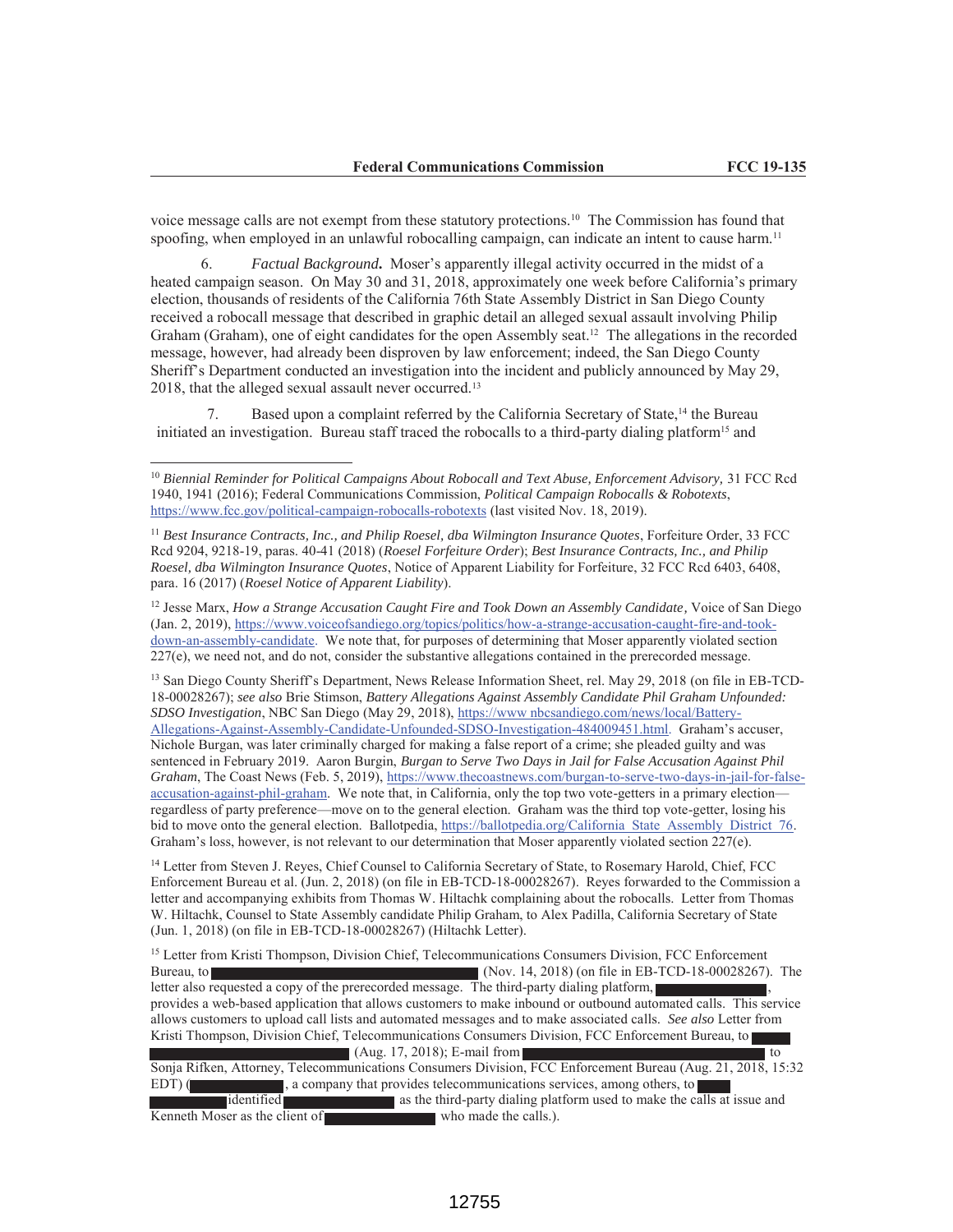discovered that Moser and Marketing Support Systems,<sup>16</sup> a business that provides "lead generation and marketing campaigns,"<sup>17</sup> conducted the robocalling campaign.<sup>18</sup>

8. The investigation uncovered that Moser made 47,610 prerecorded voice message calls during the two-day period at issue, including repeated calls to the same recipients.<sup>19</sup> More than 11,000 of those calls were sent to wireless phones in violation of the TCPA's prohibition on sending prerecorded voice message calls to wireless telephones without the called party's consent. <sup>20</sup> All 47,610 calls failed to include the telephone number of the party responsible for initiating the call, only stating in the prerecorded message that it was "paid for by Jennifer Jones," an apparent pseudonym.<sup>21</sup> Moser set the caller ID information for all of the calls he made to display one phone number, 619-223-1022.<sup>22</sup> The subscriber of this number is HomeyTel, a company formerly owned and currently managed by Conrad Braun (Braun).<sup>23</sup> Moser is not affiliated with HomeyTel and was not authorized to use its phone number.24

<sup>17</sup> *Marketing Support Systems BBB Profile*, https://www.bbb.org/us/ca/san-diego/profile/telemarketingservices/marketing-support-systems-1126-1014054 (last visited Nov. 18, 2019).

<sup>18</sup> E-mail from **the contract of the contract of the contract of the contract of the contract of the contract of the contract of the contract of the contract of the contract of the contract of the contract of the contract** Consumers Division, FCC Enforcement Bureau (Dec. 12, 2018, 12:38 EST) (on file in EB-TCD-18-00028267) (providing call detail records and certain other relevant information regarding Moser); E-mail from

to Sonja Rifken, Attorney, Telecommunications Consumers Division, FCC Enforcement Bureau (Feb. 27, 2019, 12:19 EST) (on file in EB-TCD-18-00028267) (updating call records with times of calls) (collectively, Dialing Platform Response).

<sup>19</sup> Dialing Platform Response at Files 6192231022 and Copy of 6192231022 with call times (Call Detail Records).

<sup>20</sup> Bureau staff used an industry standard, commercially available software database of known assigned and ported wireless numbers to determine whether any of the robocalls were made to wireless phone numbers. Interactive Marketing Solutions, *EasyID*, https://www.ims-dm.com/mvc/page/easyid (last visited Nov. 18, 2019). EasyID is Interactive Marketing Solution's software that allows clients to eliminate wireless numbers from calling lists. *Id*. Interactive Marketing Solutions, Inc. is a member of the Direct Marketing Association and bills itself as the country's largest single-source supplier of data identifying telephone numbers that have been assigned or ported to wireless devices, to help businesses comply with state and federal legislation. *Id*.

<sup>21</sup> Dialing Platform Response at File PHILGRAHAM\_REV\_VO.MP3 (on file in EB-TCD-18-00028267). Bureau staff has been unable to identify a specific person named "Jennifer Jones" associated with Moser or the robocalls in question.

 $22$  Dialing Platform Response at Call Detail Records and File Response at 5.

<sup>23</sup> E-mail from Conrad Braun, Operations Manager, HomeyTel, to Sonja Rifken, Attorney, Telecommunications Consumers Division, FCC Enforcement Bureau (Feb. 8, 2019, 13:52 EST) (on file in EB-TCD-18-00028267) (Declaration of Conrad Braun (Braun Decl.)); *see also* Letter from Kristi Thompson, Division Chief, Telecommunications Consumer Division, FCC Enforcement Bureau, to (Mar. 4, 2019) (on file in EB-TCD-18-00028267); E-mail from ...

, Senior Analyst, Telecommunications Consumer Division, FCC Enforcement Bureau (Mar. 5, 2019, 9:28 am EST) (on file in EB-TCD-18-00028267) (BNA Response) (confirming that HomeyTel is subscriber).

<sup>24</sup> Braun Decl.

<sup>&</sup>lt;sup>16</sup> According to **the contact for the account associated with the calls is Marketing Support** Systems and owner Kenneth Moser with the address of

Marketing Support Systems has been registered in San Diego County, California as a "fictitious business name" to Kenneth Moser since 1993 at the same address, although the zip code listed with San Diego County is Marketing Support Systems, Document No. 2015-013003, County of San Diego, Recorder/County Clerk (May 14, 2015) (on file in EB-TCD-18-00028267). The state of California permits individuals and partnerships to do business under "fictitious business names," as defined by California law, provided that the individual or partnership files a "fictitious business name certificate . . . designed to make available to the public the identities of persons doing business under the fictitious name." Cal. Bus. & Prof. Code § 17900.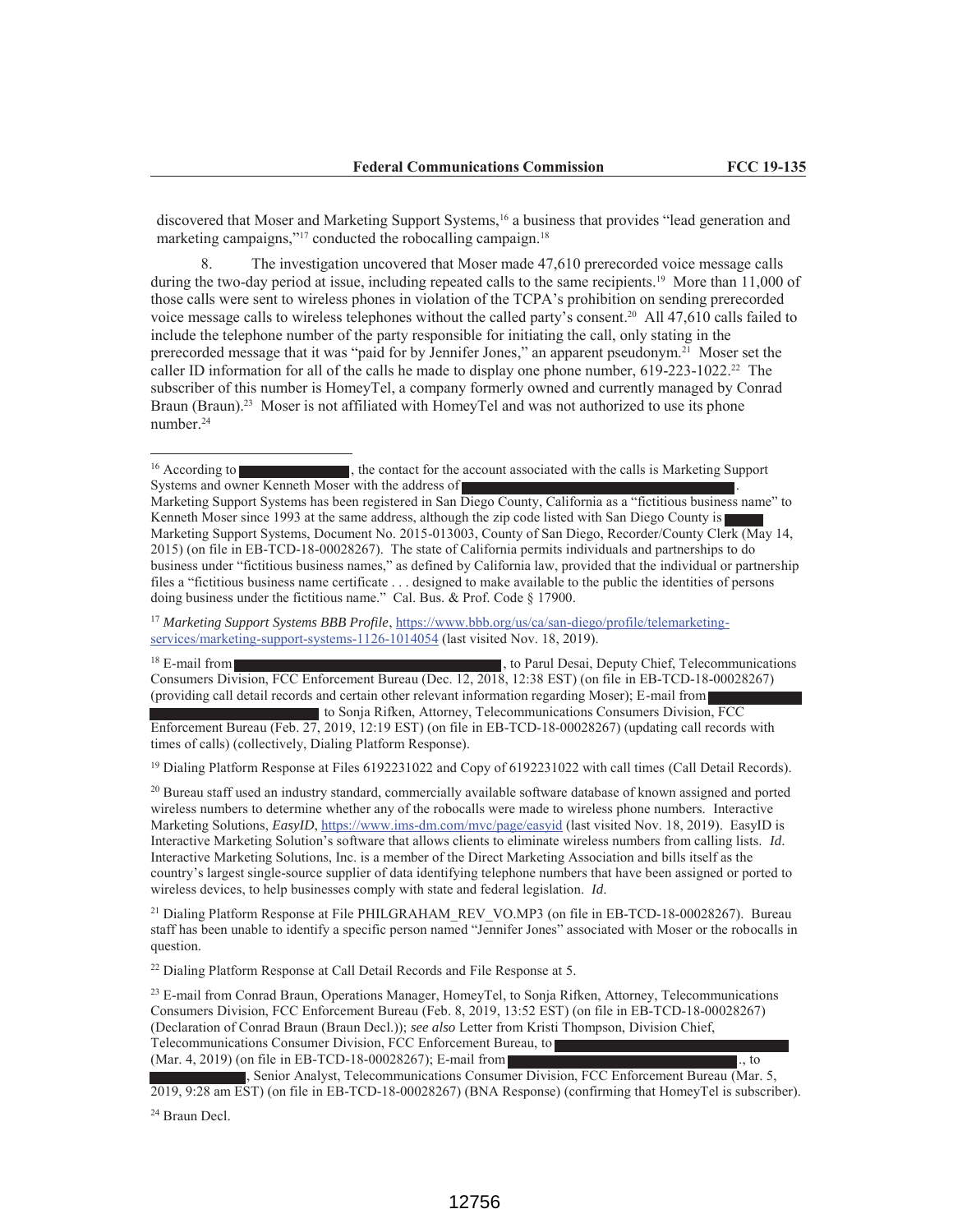9. This is not the first instance in which Moser used HomeyTel's caller ID information to conduct a robocalling campaign.25 On November 3 and 5, 2016, Moser apparently conducted a robocalling campaign and set the caller ID information to show HomeyTel's telephone number. The Commission received one complaint regarding a robocalling campaign on those dates using HomeyTel's telephone number in which the complainant, identified as a San Diego police officer, stated that the "victim [HomeyTel] believes a business rival arranged for an auto-dial system to call hundreds of people using the victim's phone number as the Caller ID number."<sup>26</sup> As in 2018, Moser was not authorized to use HomeyTel's phone number in 2016.

10. California court records show that Moser is well acquainted with Braun and HomeyTel. Moser, acting in his individual capacity and using the private right of action provided for in the TCPA, has sued Braun and/or HomeyTel three times over the past several years in small claims court in San Diego County, alleging that Braun and/or HomeyTel violated the TCPA by making "illegal automated phone message [calls] soliciting toner products,"<sup>27</sup> "illegal auto dial advertising [calls]"<sup>28</sup> and "illegal robo call[s]."<sup>29</sup> Moser also claimed that Braun and/or HomeyTel violated the Truth in Caller ID Act in two of these lawsuits.30

11. Moser's familiarity with the relevant law here also is made plain in other legal actions. He has filed or participated in more than a dozen complaints alleging TCPA violations by companies other than HomeyTel.31 The allegations in these complaints include Moser's own assertions that TCPA

<sup>25</sup> Letter from Kristi Thompson, Division Chief, Telecommunications Consumers Division, FCC Enforcement Bureau, to (Mar. 22, 2019) (on file EB-TCD-18-00028267) (subpoenaing call detail records and certain contact information). provided the subpoenaed information to the Bureau on March 25, 2019. Email from , the contract of the Bureau on March 25, 2019. Email from Desai, Deputy Chief, Telecommunications Consumers Division, FCC Enforcement Bureau (Mar. 25, 2019, 16:17 EDT) (on file EB-TCD-18-00028267) (Second Dialing Platform Response). confirmed that Moser was the contact listed for that account in November 2016. *Id*. *See also* email from Conrad Braun, Operations Manager, HomeyTel, to Sonja Rifken, Attorney, Telecommunications Consumers Division, FCC Enforcement Bureau (Mar. 28, 2019, 22:21 EDT) (on file EB-TCD-18-00028267) (Conrad Braun Supplemental Declaration (Braun Supplemental Decl.) stating that neither Moser nor Marketing Support Systems was authorized to use the HomeyTel number in November 2016.).

<sup>26</sup> Zendesk Complaint #1307215 (Nov. 3, 2016) (on file in EB-TCD-18-00028267).

<sup>27</sup> *Moser v. Braun et al.,* Case No. 37-2008-00004053-SC-SC-CTL (filed May 29, 2008) (awarding Moser \$1,000 in damages for TCPA violations) (*2008 Moser TCPA*).

<sup>28</sup> *Moser v. HomeyTel et al.*, Case No. 37-2012-00005170-SC-SC-CTL (filed Aug. 29, 2012) (voluntarily dismissing HomeyTel from the suit prior to its conclusion) (*2012 Moser TCPA*).

<sup>29</sup> *Moser v. Braun*, Case No. 37-2015-00322367-SC-SC-CTL (filed Jun. 8, 2015) (awarding no damages to Moser) (*2015 Moser TCPA*).

<sup>30</sup>*2008 Moser TCPA* (alleging TCPA Truth in Caller ID violations, HomeyTel voluntarily dismissed by Moser) and *2012 Moser TCPA* (alleging fraud, breach of settlement, and TCPA violations). Braun has also brought countersuit against Moser. *Braun v. Moser*, Case No. 37-2013-00041628-CU-FR-CTL (filed Jun. 13, 2013) (*2013 Braun*). This case is ongoing.

<sup>31</sup> *E.g.*, *Moser v. Lifewatch, Inc.*, Case No. 37-2019-00024879-SC-SC-CTL (filed Apr. 29, 2019) (case pending); *Moser v. Alliance Security, Inc.*, Case No. 37-2017-00351345-SC-SC-CTL (filed Jul. 12, 2017) (voluntary dismissal by Moser); *Moser v. Quality Credit*, LLC, Case No. 37-2016-00332616-SC-SC-CTL (filed Jan. 5, 2016) (awarding Moser \$2,500 in damages for TCPA violations); *Meyer, Moser v. Capital Alliance Group et al.*, Case No. 15-CV-2405-WVG (S.D. CA filed Oct. 23, 2015) (joint voluntary dismissal); *Engle, Moser v. Unified Life Insurance Co., Inc., et al*, Case No. 14-CV-1908-MMA-JLB (S.D. CA filed Aug. 13, 2014) (joint voluntary dismissal).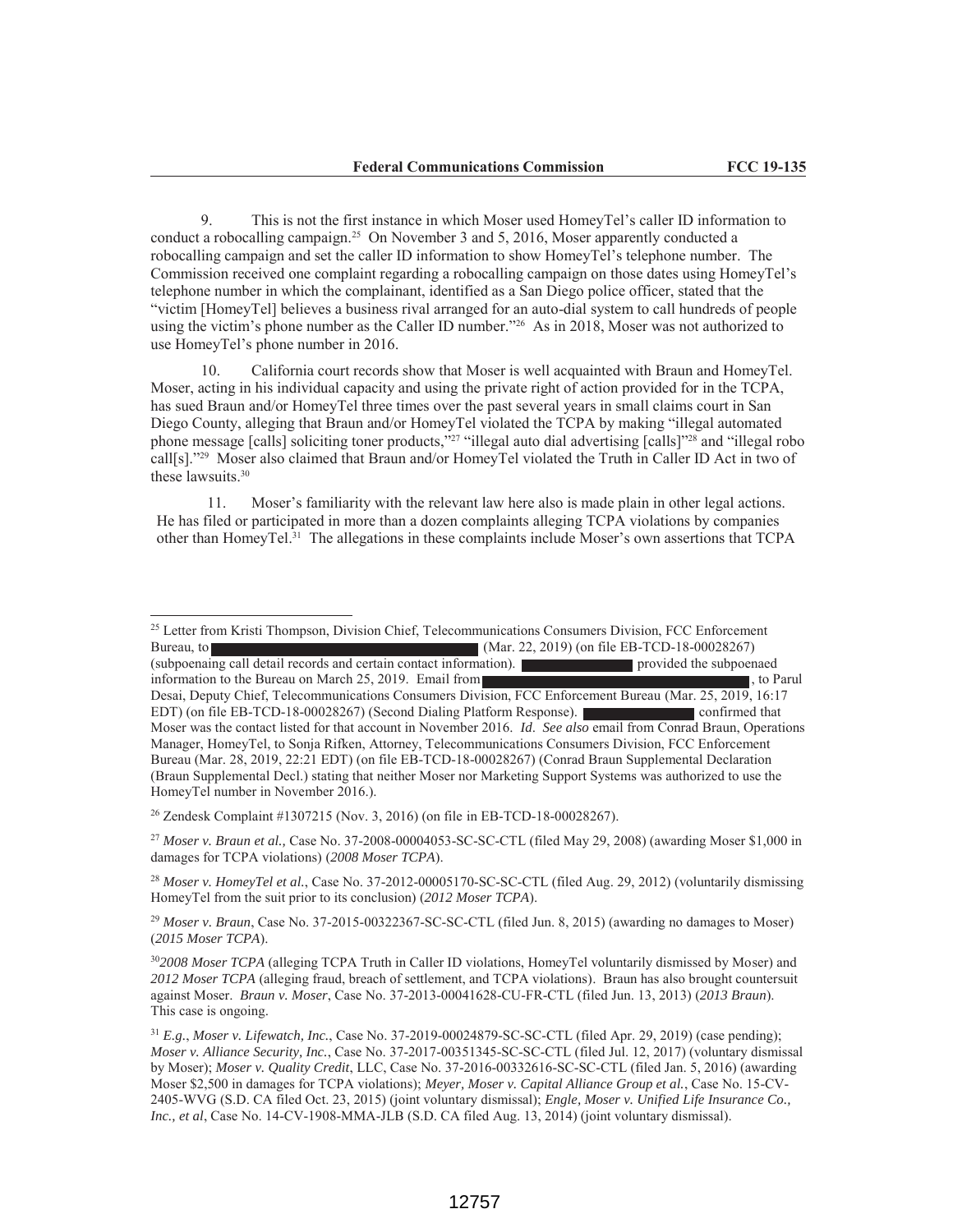violations cause harm, including harm from the "aggravation and consequent health effects of stress these illegal intrusions have caused."32

## **III. DISCUSSION**

12. The Bureau's investigation indicates that Moser's activities appear to violate the Truth in Caller ID Act. He apparently knowingly displayed misleading or inaccurate caller ID information. Evidence shows that Moser appears to have intended to cause harm to HomeyTel's reputation and goodwill by displaying that company's phone number and thereby lead consumers to believe the calls came from HomeyTel. Moser also appears to have intended to cause harm to recipients of the spoofed calls by subjecting them to an illegal robocalling campaign, something he acknowledges to cause harm. In addition, by hiding behind a false caller ID, Moser intended to wrongfully obtain something of value. Moser used spoofed caller ID in conjunction with an unlawful (i.e., wrongful) robocalling campaign.<sup>33</sup> In so doing, he sought to avoid law enforcement and private TCPA lawsuits. And Moser was compensated for the calling campaign. We thus determine that Moser is apparently liable for violation of section 227(e) of the Act and section 64.1604 of the Commission's rules.

13. We propose a forfeiture in the amount of \$9,997,750. We calculate the proposed forfeiture by assessing a proposed base forfeiture of \$1,000 per each apparently unlawful call. As we have in other mass-spoofing cases and for pragmatic reasons, we analyze and verify a portion of the apparently unlawfully spoofed calls and apply the proposed forfeiture amount to those verified calls. In this case, staff verified 5,713 apparently unlawful spoofed calls, yielding a base forfeiture of \$5,713,000. We then adjust the proposed amount to reflect the egregiousness of the specific facts here. In this case, we upwardly adjust the proposed forfeiture by 75%.

## **A. Moser Apparently Knew That He Was Using Inaccurate Caller ID Information**

14. The Truth in Caller ID Act prohibits a caller from knowingly transmitting misleading or inaccurate caller ID information. The Bureau's investigation revealed that Moser's May 2018 robocalling campaign apparently met this requirement. The investigation revealed that Moser set the caller ID information to display 619-223-1022 through the third-party dialing platform he used to transmit the robocalls.34 That number is assigned to HomeyTel, which did not authorize Moser to use its number and which denies any association with these calls.<sup>35</sup> Braun, upon receipt of a cease-and-desist letter from the Graham campaign, responded that "[n]either I nor Homeytel have anything to do with the calls."<sup>36</sup>

15. Moreover, Moser had actual knowledge that the phone number he used belonged to HomeyTel. Moser listed HomeyTel's telephone number on documents he filed in multiple legal actions against HomeyTel.37 Thus, evidence supports the tentative conclusion that Moser apparently knew that he was transmitting misleading or inaccurate caller ID information.

<sup>35</sup> Braun Decl.

 $\overline{a}$ 

36 Hiltachk Letter, Exhibit B (E-mail from HomeyTel to Brian T. Hildreth (May 31, 2018, 19:08 PDT)).

<sup>32</sup> *Moser v. Health Insurance Innovations, Inc. et al.*, Case No. 17-CV-1127-WQH-KSC, para. 96 (S.D. CA filed Jun. 5, 2017) (case pending).

<sup>&</sup>lt;sup>33</sup> Based on the evidence collected during this investigation, the Enforcement Bureau, concurrently with this NAL, is citing Moser for failure to comply with the TCPA's prerecorded call identification requirements and for making illegal prerecorded voice message calls to wireless numbers without the consumer's consent. Those violations are separate from, and in addition to, the apparent spoofing violations set forth in this NAL. *Supra* note 3*.* 

<sup>&</sup>lt;sup>34</sup> Dialing Platform Response at Call Detail Records and File Response at 5 ("Once an account is established, users with necessary credentials can access their accounts and create any number of calling campaigns. Mr. Moser did this without [the third party dialing platform's] involvement, and set the Caller ID.").

<sup>37</sup> *E.g.*, *2012 Moser TCPA* (on file in EB-TCD-18-00028267) (Plaintiff's Claim and Order to Go to Small Claims Court).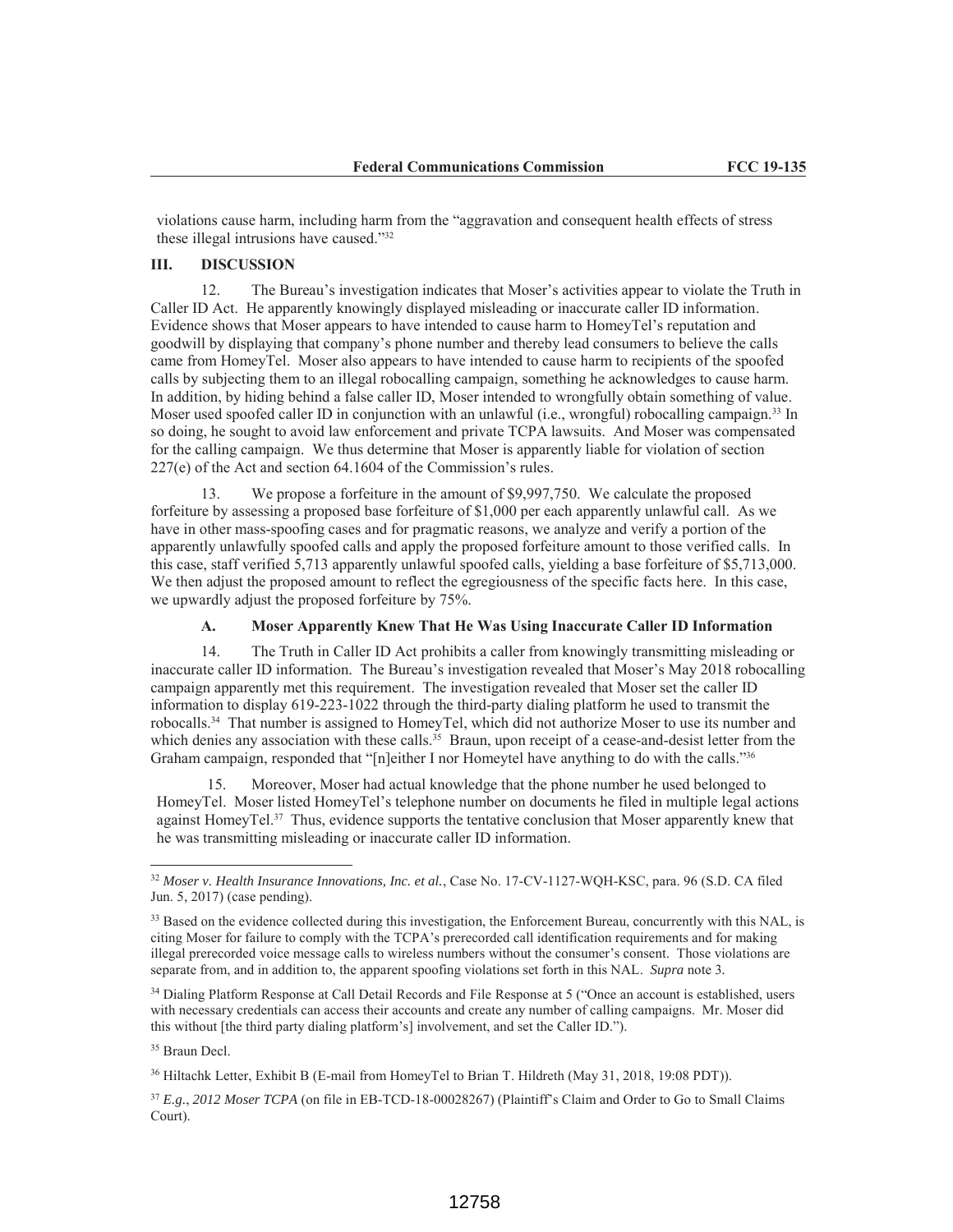#### **B. Moser Apparently Intended to Cause Harm and Wrongfully Obtain Something of Value**

16. The Truth in Caller ID Act prohibits caller ID spoofing with the intent to defraud, cause harm, or wrongfully obtain anything of value. The investigation revealed that Moser apparently met the intent requirement. The Commission has held that the element of "harm" in the Truth in Caller ID Act is broad and "encompasses financial, physical, and emotional harm."38 Courts have recognized that direct evidence of specific intent is rarely available.<sup>39</sup> Therefore, it is reasonable and often necessary to look at a party's actions to determine the party's intent regarding a wrongful action.40 We find from the evidence that Moser apparently intended to cause harm both to HomeyTel and to consumers who received his calls. He also apparently intended to wrongfully obtain something of value by concealing his identity through spoofed caller ID.

### **1. Moser Apparently Intended to Harm a Specific Business Rival**

17. Moser's robocalls all displayed the same telephone number—one assigned to HomeyTel. The only way to cause HomeyTel's number to show up in the caller ID for calls that originated from an unrelated company was for someone to select that number and enter it into the robocall platform.<sup>41</sup> Evidence indicates that Moser selected that number deliberately because it would harm HomeyTel and its owner, Braun. Moser, Braun, and HomeyTel have a long, litigious history,<sup>42</sup> which is reflected in TCPA private right of action lawsuits that Moser brought against Braun and HomeyTel. Moser incontrovertibly knew that the number he used in the caller ID information was HomeyTel's phone number based on several court filings he has made in his litigation with HomeyTel where the number in question appeared.43

18. The Bureau's investigation uncovered significant evidence that Moser apparently intended to harm HomeyTel and Braun. By spoofing HomeyTel's number, Moser caused the victims of the illegal robocalling campaign to misdirect their outrage and complaints at HomeyTel rather than himself. Because the caller ID information showed HomeyTel's number and the call did not include any

<sup>41</sup> Dialing Platform Response at Call Detail Records and File Response at 5 ("Once an account is established, users with necessary credentials can access their accounts and create any number of calling campaigns. Mr. Moser did this without [the third party dialing platform's] involvement, and set the Caller ID.").

<sup>42</sup>*2008 Moser TCPA*, *2012 Moser TCPA*, *2015 Moser TCPA*, *2013 Braun*.

 $\overline{a}$ 

<sup>43</sup> *E.g.*, *2012 Moser TCPA* (filed Aug. 29, 2012) (on file in EB-TCD-18-00028267) (Plaintiff's Claim and Order to Go to Small Claims Court filed by Moser includes HomeyTel phone number of 619-223-1022).

<sup>&</sup>lt;sup>38</sup> Rules and Regulations Implementing the Truth in Caller ID Act of 2009, WC Docket No. 11-39, Report and Order, 26 FCC Rcd 9114, 9122, para. 22 (2011) (*Truth in Caller ID Order*).

<sup>39</sup> *United States v. Dearing*, 504 F.3d 897, 901 (9th Cir. 2007); *United States v. Mirabelles*, 724 F.2d 1374, 1379 (9th Cir. 1984); *see also General Cigar Co., Inc. v. CR Carriers, Inc*., 948 F. Supp. 1030, 1036 (M.D. Ala. 1996) ("Because one cannot know another's subjective intent, circumstantial evidence must be relied upon to indicate intent. The requirement of specific intent under the mail fraud statute is satisfied by the existence of a scheme which was reasonably calculated to deceive persons of ordinary prudence and comprehension and this intention is shown by examining the scheme itself." (internal citations omitted)).

<sup>40</sup> *United States v. Davis*, 490 F.3d 541, 549 (6th Cir. 2007); *Tusa v. Omaha Auto Auction Inc*., 712 F.2d 1248, 1253 (8th Cir. 1983) ("intent to defraud is ordinarily proved by circumstantial evidence"); *see also United States v. Sullivan*, 522 F.3d 967, 974 (9th Cir. 2008) ("the scheme itself may be probative circumstantial evidence of an intent to defraud"); *United States v. Rogers*, 321 F.3d 1226, 1230 (9th Cir. 2003) ("It is settled law that intent to defraud may be established by circumstantial evidence."); *General Analytics Corp. v. CNA Ins. Cos*., 86 F.3d 51, 54 (4th Cir. 1996) ("[B]ecause it is abstract and private, intent is revealed only by its connection with words and conduct."); *FDIC v. St. Paul Fire & Marine Ins. Co*., 942 F.2d 1032, 1035 (6th Cir. 1991) ("intent . . . is thought to refer to a subjective phenomenon that takes place inside people's heads . . . . [The law is concerned only with] the external behavior ordinarily thought to manifest internal mental states . . . .") (citations omitted)).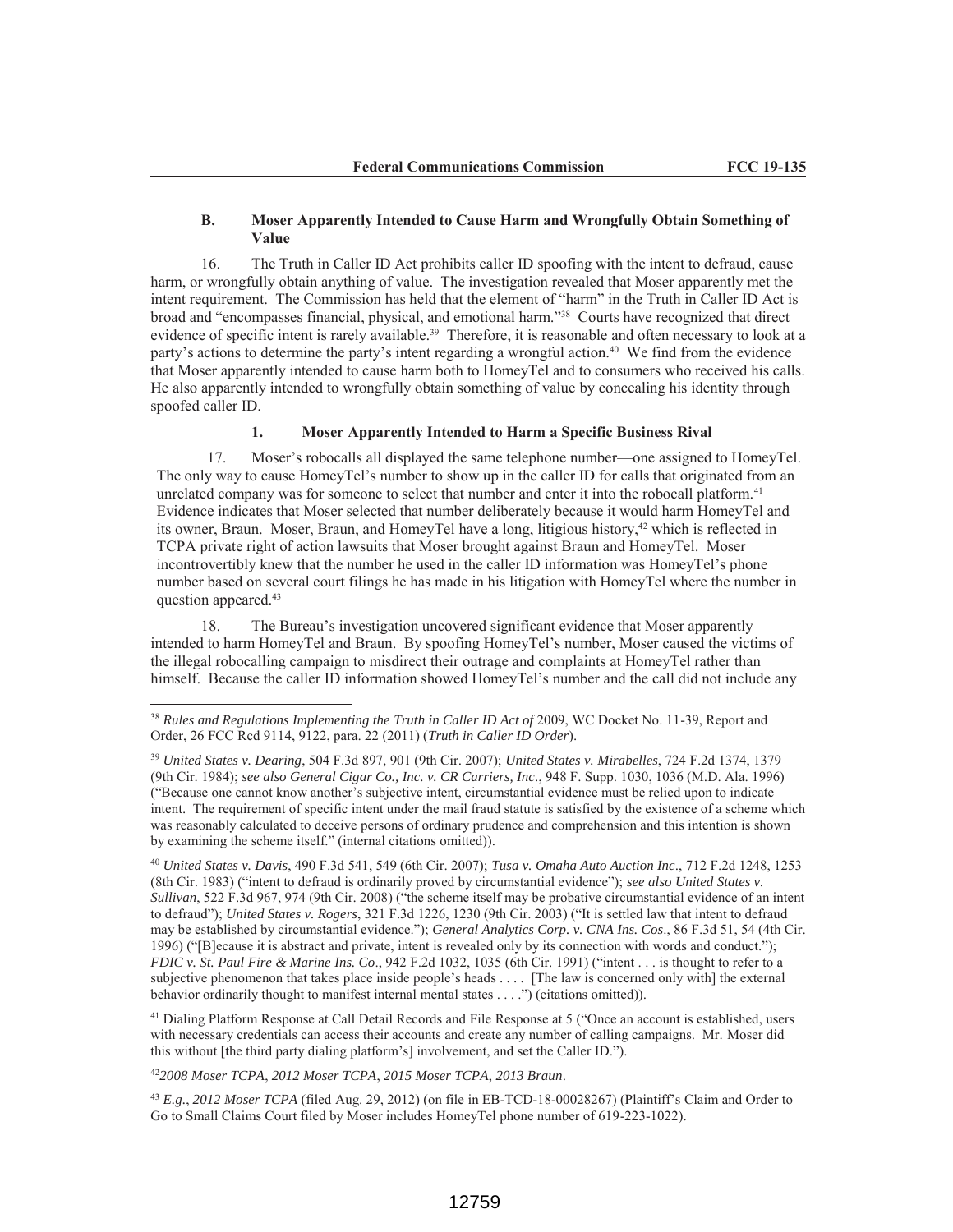telephone number for consumers to reach the actual initiator of the calls, consumers receiving the thousands of unlawful robocalls directed their complaints to HomeyTel. While the content of calls is not relevant to our determination, Moser's choice to assign his competitor's phone number to these calls demonstrates his intent to harm his competitor. That company received numerous irate calls from consumers, demanding that HomeyTel "stop sending me these disgusting voicemails" and "stop calling my number" and questioning "why are you [autocalling] me with false information."<sup>44</sup> One particularly enraged consumer misdirected his anger to HomeyTel in a voicemail: "I don't want you calling me back," the consumer said, adding, "*You guys [at HomeyTel] are despicable pieces of sh\*\**."<sup>45</sup> A comparison of these complaints with call records revealed that Moser, not HomeyTel, called complainants.46

19. HomeyTel also received a cease and desist letter from candidate Graham. Graham likewise believed that HomeyTel was sending robocalls containing false accusations about him practically on the eve of an election.47 That the information was false is irrelevant to our inquiry, but Graham's letter to HomeyTel demonstrates Moser's desire to harm HomeyTel's business.

20. HomeyTel markets itself as a legitimate company offering legal robocalling services to political candidates. By spoofing HomeyTel's phone number to make unlawful robocalls, Moser damaged HomeyTel's reputation and threatened its goodwill to potential customers. Moreover, Moser's own statements about the frustrations of receiving unwanted calls, and the fact that HomeyTel previously complained about an earlier incident in which Moser spoofed HomeyTel's number, support our finding that Moser apparently intended to harm HomeyTel.

# **2. Moser Apparently Intended to Harm Consumers by Subjecting Them to Illegal Robocalls**

21. The TCPA prohibits transmitting prerecorded voice messages to wireless phones unless the called party has given consent, or the call is for an emergency purpose.48 Evidence indicates that Moser lacked the requisite consent. Moser made 47,610 robocalls on May 30 and 31, 2018, including calls to more than 11,000 wireless phones, using a prerecorded voice message.<sup>49</sup> Bureau staff contacted multiple recipients of the robocalls at issue to confirm that: (1) they were the subscribers of the called wireless telephone numbers; (2) they received the calls; and (3) they had not given Moser permission to robocall them. Of the 44 people with whom Bureau staff spoke, none recalled giving Moser, Marketing Support Systems, and/or Jennifer Jones permission to call them on their wireless phones, and nine

<sup>44</sup> E-mail from Conrad Braun, Operations Manager, HomeyTel, to Sonja Rifken, Attorney, Telecommunications Consumers Division, FCC Enforcement Bureau (Feb. 9, 2019, 16:32 EST) (on file in EB-TCD-18-00028267) (voice mail from to HomeyTel (May 31, 2018)); E-mail from Conrad Braun, Operations Manager, HomeyTel, to Sonja Rifken, Attorney, Telecommunications Consumers Division, FCC Enforcement Bureau (Feb. 7, 2019, 16:33 EST) (on file in EB-TCD-18-00028267) (voice mail from to HomeyTel (May 31, 2018)); E-mail from Conrad Braun, Operations Manager, HomeyTel, to Sonja Rifken, Attorney, Telecommunications Consumers Division, FCC Enforcement Bureau (Feb. 7, 2019, 17:32 EST) (on file in EB-TCD-18-00028267) (voice mail from to HomeyTel (May 30, 2018)). We further note that whether the information is true or false is

irrelevant to our inquiry. Moser's actions would still violate the Truth in Caller ID Act had the allegations been true.

<sup>45</sup> E-mail from Conrad Braun, Operations Manager, HomeyTel, to Sonja Rifken, Attorney, Telecommunications Consumers Division, FCC Enforcement Bureau (Feb. 7, 2019, 16:11 EST) (on file in EB-TCD-18-00028267) (voice mail from to HomeyTel (May 30, 2018)) (emphasis added).

<sup>46</sup> Call Detail Records.

<sup>47</sup> Hiltachk Letter, Exhibit A (Letter from Brian T. Hildreth, Counsel to State Assembly candidate Philip Graham, to HomeyTel Network (May 31, 2018)).

<sup>&</sup>lt;sup>48</sup> 47 U.S.C. § 227(b)(1)(A)(iii); 47 CFR § 64.1200(a)(1). Calls made solely to collect a debt owed to or guaranteed by the United States are also exempted from this prohibition.  $47 \text{ U.S.C.} \$   $227(b)(1)(A)(iii)$ .

<sup>49</sup> Dialing Platform Response at Call Detail Records; *supra* note 20.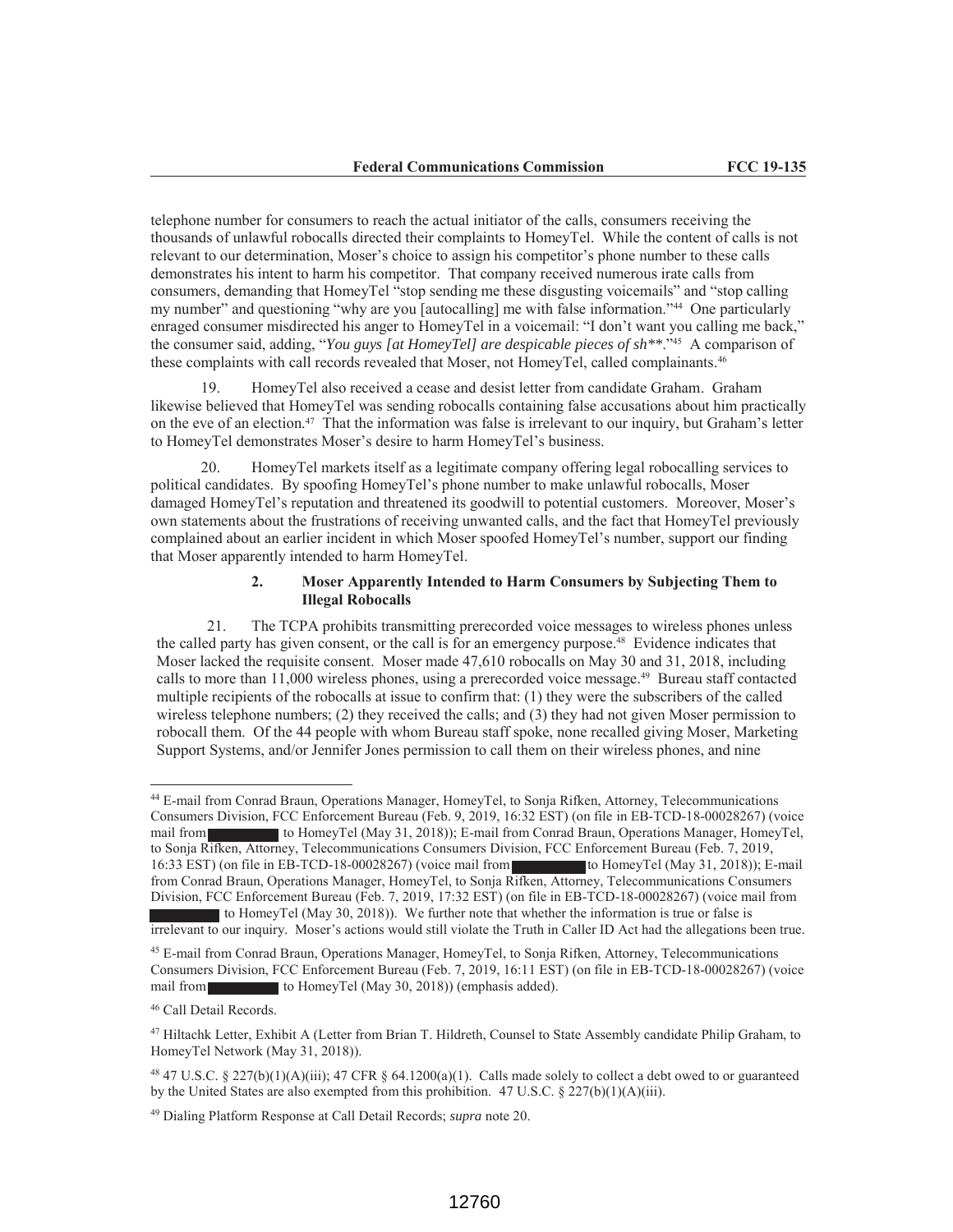affirmatively stated that they did not.50 Thus, the only probative evidence indicates that Moser lacked consent, and the calls did not fall within any other exception to the TCPA. There is no evidence to suggest that Moser had consent for any of the calls to wireless phones.

22. The TCPA requires prerecorded message calls to include the phone number of the entity responsible for initiating the call. Moser did not include this information in the May 2018 calls.<sup>51</sup> Staff listened to the voice file provided by the third party dialing platform, and it failed to mention any phone number.<sup>52</sup> The only identification information referenced "Jennifer Jones" as the sponsor of the call.<sup>53</sup> As a result of Moser's failing to obtain consent for the calls to wireless phones, and his failing to include the phone number of the initiating caller in the call, the Bureau is issuing a Citation and Order, finding that Moser violated the TCPA. The Commission has found that spoofing, when done in conjunction with an illegal robocalling campaign, can indicate an intent to cause harm.<sup>54</sup>

23. In addition to the fact that the spoofing occurred as part of an unlawful robocalling campaign, there is further reason to conclude that Moser apparently had the requisite intent to harm. *First*, Moser, through Marketing Support Systems, holds himself out as a provider of telemarketing services; the very service that his business offers is governed by the TCPA.<sup>55</sup> He is thus familiar with the requirements and restrictions of the TCPA.56

24. *Second*, Moser himself has filed or participated in more than a dozen complaints alleging TCPA violations in the courts,  $57$  including complaints that allege that robocallers sent prerecorded voice messages to his wireless phone number in violation of the TCPA.58 Moser's own statements, made in these court filings prior to the time of Moser's actions at issue here, show that he understands the provisions of the TCPA and, more particularly, the harm that TCPA violations can inflict. Indeed, in one of his lawsuits, Moser contended that he was harmed in a variety of ways by illegal robocalls, including:

[T]he direct waste of [] time during the call itself, the indirect waste of time in having to break from other important tasks and spend time catching up after the junk call, the waste of telephone

<sup>53</sup> Bureau staff has been unable to identify a specific person named "Jennifer Jones" associated with Moser or the robocalls in question.

<sup>54</sup> *Roesel Forfeiture Order*, 33 FCC Rcd at 9218-19, paras. 40-41; *Roesel Notice of Apparent Liability*, 32 FCC Rcd at 6408, para. 16. Indeed, spoofing can further an illegal robocalling campaign. A call recipient is more likely to be induced to answer a call if, for example, the spoofed number appears to be from someone in the community.

<sup>55</sup> *See Marketing Support Systems BBB Profile*; *see also* Yellow Pages, Marketing Support Systems Listing, https://www.yellowpages.com/san-diego-ca/mip/marketing-support-systems-485309814 (Marketing Support Systems appears in the "telemarketing services" section of The Real Yellow Pages) (last visited Nov. 18, 2019).

<sup>56</sup> *See Nevada Restaurant Services, Inc. v. Clark County*, 981 F. Supp. 2d 947, 955 (D. Nev. 2013) ("Regulated businesses are responsible to make themselves aware of applicable laws and regulations.").

<sup>57</sup> *Supra* notes 27, 28, 29, 31, and 32.

<sup>&</sup>lt;sup>50</sup> Declaration of , dated April 5, 2019 (on file in EB-TCD-18-00028267) and Declaration of , dated March 27, 2019 (on file in EB-TCD-18-00028267).

<sup>&</sup>lt;sup>51</sup> Dialing Platform Response at File PHILGRAHAM\_REV\_VO.MP3 (on file in EB-TCD-18-00028267).

 $52$  *Id.*; *see also* 47 U.S.C. § 227 (d)(3)(A); 47 CFR § 64.1200(b)(2). In response to the subpoena, the third party dialing platform provided the referenced voice file and averred that it was not aware of any other recorded messages or other sound files associated with the calling campaign. Dialing Platform Response at File Response at 5.

<sup>58</sup> *Moser v. Health Insurance Innovations, Inc. et al.*, Case No. 17-CV-1127-WQH-KSC (S.D. CA filed Jun. 5, 2017). The allegations of TCPA violations in the Complaint specifically distinguish between calls made to Moser's wireless phone number and his landline, which shows that Moser possessed knowledge of the TCPA and the different provisions related to each.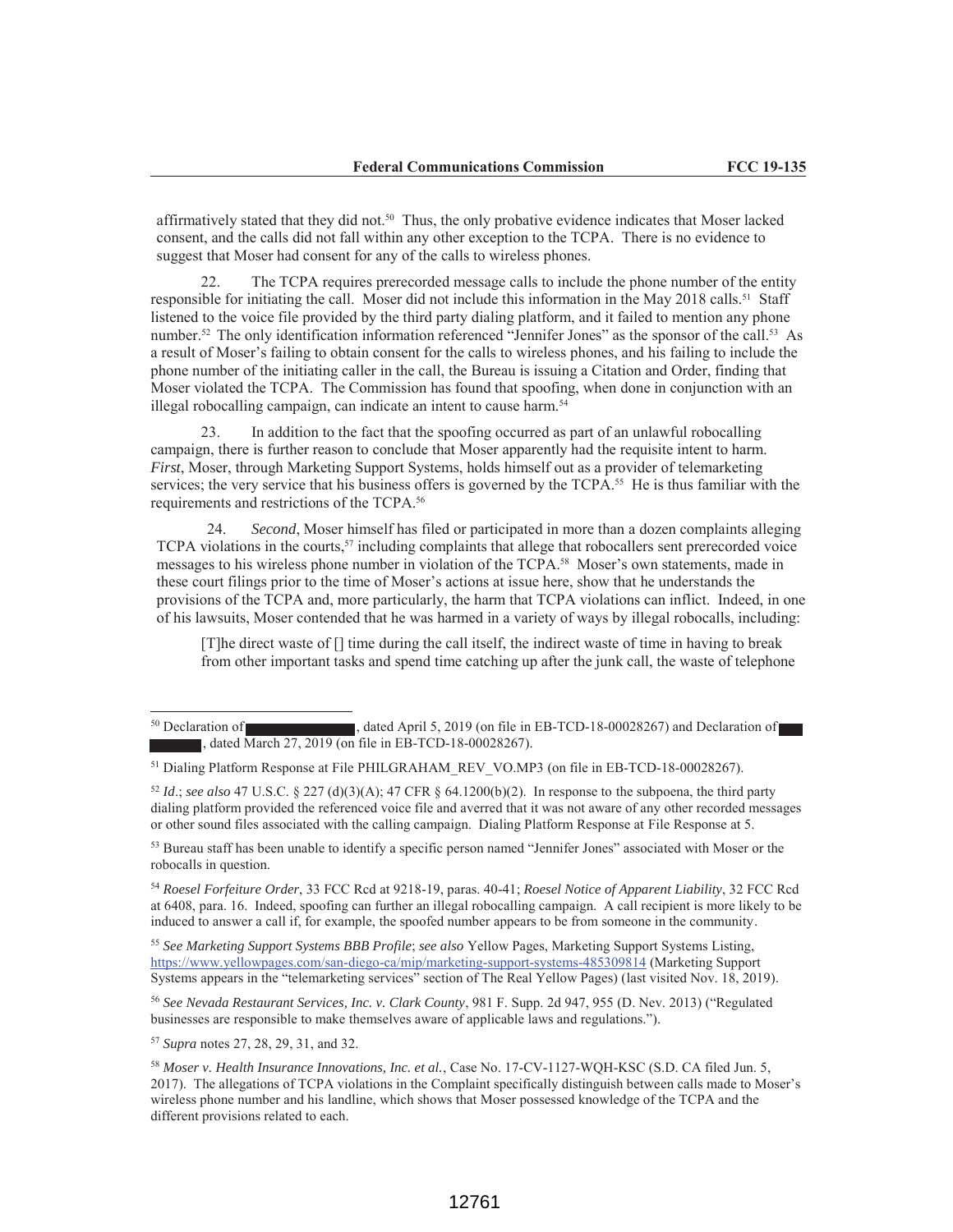service . . .the costs of having to pursue legal remedies, and in the aggravation and consequent health effects of stress these illegal intrusions have caused.<sup>59</sup>

Moser further asserted that he was harmed "by the calls he did not answer [by] . . . having to check the Caller ID while he was busy in meetings . . . ."60 Indeed, Moser admitted that he relies on caller ID information to determine whether to answer a call and that receiving illegal robocalls can cause significant harm, including aggravation and stress.

25. In light of Moser's acknowledgement of the significant harm that unlawful robocalls impose, we find it reasonable to conclude that he intended to inflict that harm on others. Moser's experience presumably made him well aware that spoofing another company's number, without providing a call back number in the call, would make it impossible for consumers receiving his robocalls to return the calls to request not to be called again. Thus, we find that Moser apparently intended to harm consumers through the use of spoofed calls in furtherance of his illegal robocalling campaign.

## **3. Moser Apparently Intended to Wrongfully Obtain a Valuable Shield Against Culpability and Lawsuits**

26. Evading detection and prosecution for unlawful acts has significant value. Courts have held that "anything of value" is not limited to tangible assets.<sup>61</sup> The Commission has recognized that "avoidance of culpability is a benefit that qualifies as a thing of value."62 In this case, Moser's attempt to avoid law enforcement (and thereby culpability for these calls) by spoofing the caller ID in order to make calls for which he was paid has an ascertainable dollar value. Specifically, the Commission has authority to impose a penalty of up to  $$20,134$  for each robocall made in violation of the TCPA rules,<sup>63</sup> and a recipient of such calls may bring a private right of action for violation of the TCPA and receive at least \$500 for each such violation. If the court finds that the defendant in such private right of action willfully or knowingly violated the TCPA or its implementing rules, the court may award up to \$1,500, treble damages, to the plaintiff for each violation. 64

 $\overline{a}$ 

<sup>62</sup> *Roesel Forfeiture Order*, 33 FCC Rcd at 9212, para. 22; *Roesel Notice of Apparent Liability*, 32 FCC Rcd at 6413, para. 27.

<sup>63</sup> *Amendment of Section 1.80(b) of the Commission's Rules, Adjustment of Civil Monetary Penalties to Reflect Inflation*, Order, 33 FCC Rcd 12278, 12283 (EB 2018) (*2019 Inflation Order*).

64 47 U.S.C. § 227(b)(3).

<sup>59</sup> *Id*. at para. 96.

<sup>60</sup> *Id.* at para. 97.

<sup>61</sup> *United States v. Nilsen*, 967 F.2d 539, 542-43 (11th Cir. 1992) ("Congress' frequent use of 'thing of value' in various criminal statutes has evolved the phrase into a term of art which the courts generally construe to envelope both tangibles and intangibles. This broad interpretation is based upon a recognition that monetary worth is not the sole measure of value."); *United States v. Girard*, 601 F.2d 69, 71 (2d Cir. 1979) ("[T]he phrase ['thing of value'] is generally construed to cover intangibles as well as tangibles."); *see United States v. Picquet*, 963 F.2d 54, 55 (5th Cir. 1992) (holding that sales taxes constitute "a thing of value" for the purposes of 18 U.S.C. § 1029(a)(2)'s prohibition of using unauthorized access devices to obtain "anything of value"); *see also United States v. Singleton*, 144 F.3d 1343, 1349-50 (10th Cir. 1998), *rev'd on other grounds*, 165 F.3d 1297 (10th Cir. 1999) (agreeing with *Picquet*); *United States v. Draves*, 103 F.3d 1328 (7th Cir. 1997) (agreeing with and applying 5th Circuit's expansive interpretation of phrase "anything of value" in *Picquet*); *United States v. Schwartz*, 785 F.2d 673, 680 (9th Cir. 1986) (noting broad range of intangibles that have been found to be "things of value" by prior courts); *United States v*. *Williams*, 705 F.2d 603, 622-23 (2nd Cir. 1983) (holding that the district court properly construed the meaning of the term "anything of value" to "focus on the value that the defendants subjectively attached to the items received"); *United States v. Sheker*, 618 F.2d 607, 609-10 (9th Cir. 1980) (holding that "value" includes anything recognized or appreciated by others).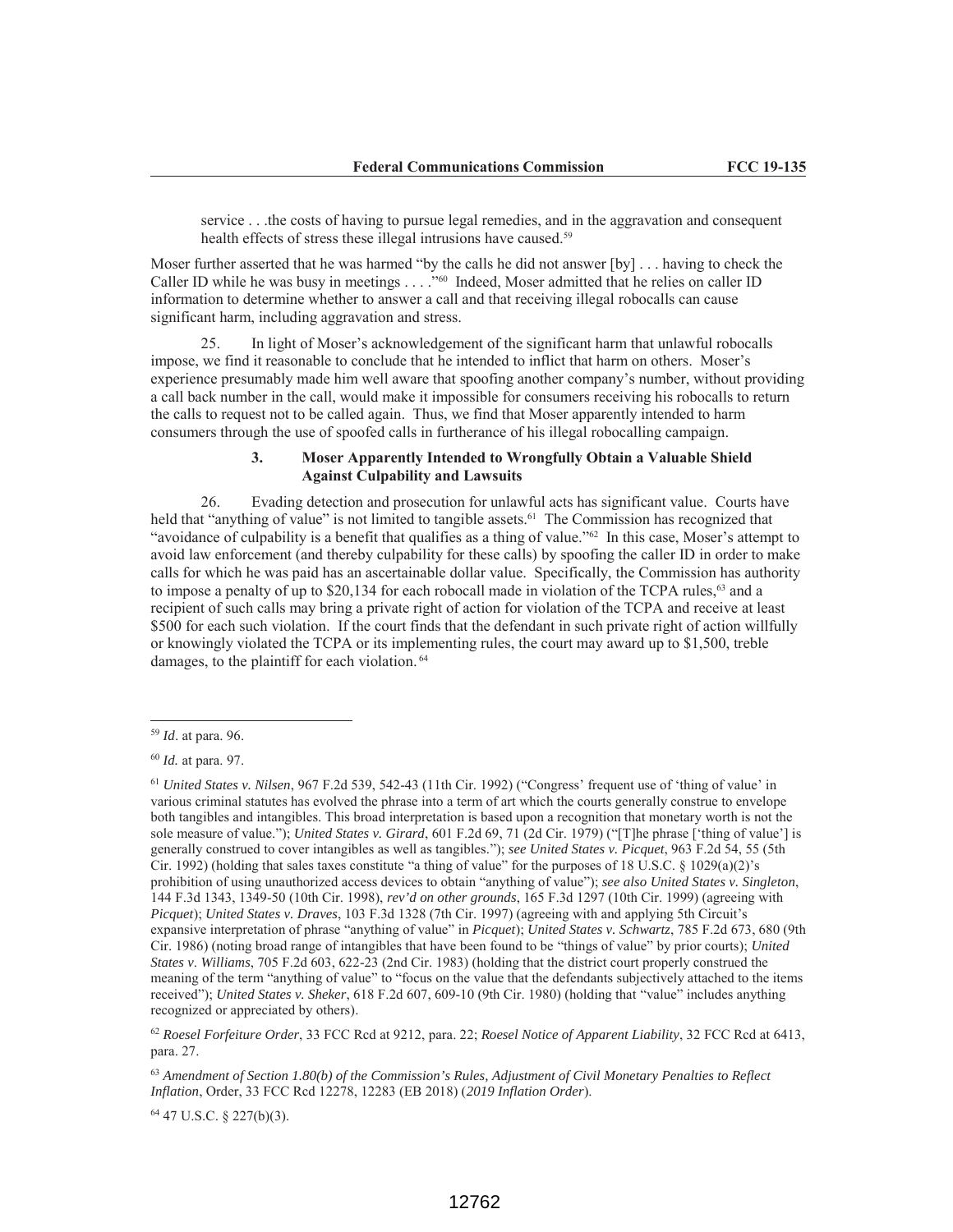27. Moser is aware of the potential cost of private TCPA lawsuits, as he has brought such cases multiple times.<sup>65</sup> Thus, it is reasonable to infer that Moser intended to shield himself from liability and culpability for violation of the TCPA. In addition, Moser's telemarketing business includes robocalling, and he was paid for making these calls. Therefore, we find that Moser apparently knowingly spoofed the HomeyTel phone number to wrongfully obtain something of value.

28. We find that during the two-day calling campaign, Moser made 47,610 apparently unlawful spoofed calls. We conclude that each call was spoofed using HomeyTel's caller ID information, and that Moser made 47,610 spoofed robocalls with the apparent intent to cause harm and wrongfully obtain something of value—each call an apparent violation of the Truth in Caller ID Act and our rules.

#### **C. Proposed Forfeiture**

 $\overline{a}$ 

29. Section 227(e) of the Act, which empowers the FCC "to proceed expeditiously .  $\ldots$ without first issuing a citation,"<sup>66</sup> and section 1.80 of the Commission's rules authorize us to impose a forfeiture against any person that engages in unlawful spoofing. 67 Specifically, the Act and the Commission's rules authorize a forfeiture of up to \$11,562 for each spoofing violation, or three times that amount for each day of a continuing violation, up to a statutory maximum of \$1,156,242 for any single act or failure to act.68 In exercising our forfeiture authority, we must consider the "nature, circumstances, extent, and gravity of the violation and, with respect to the violator, the degree of culpability, any history of prior offenses, ability to pay, and such other matters as justice may require."69 In addition, the Commission has established forfeiture guidelines; they establish base penalties for certain violations and identify criteria that we consider when determining the appropriate penalty in any given case.70 Under

<sup>68</sup> 47 U.S.C. § 227(e)(5)(A); 47 CFR § 1.80(b)(4). In the alternative and in lieu of the Act's general criminal penalty provisions in section 501 of the Act, the Truth in Caller ID Act also provides for criminal fines up to \$10,000 for each violation, or three times that amount for each day of a continuing violation. 47 U.S.C.  $\S 227(e)(5)(B)$ .

 $70$  47 CFR § 1.80(b)(8), Note to paragraph (b)(8).

<sup>&</sup>lt;sup>65</sup> As noted, in addition to the TCPA litigation with HomeyTel and legions of other TCPA cases filed in small claims court in California, Moser has also sued several other companies in federal district court alleging TCPA violations. *Supra* notes 31 and 32.

<sup>66</sup> *Truth in Caller ID Order*, 26 FCC Rcd at 9132-33, para. 47. Under section 503(b)(5) of the Act, a person who does not hold a license, permit, certificate, or other authorization issued by the Commission, or is not an applicant for the same, may not be issued a Notice of Apparent Liability for Forfeiture unless: (1) that person is first sent a citation of the violation charged, (2) is given an opportunity for a personal interview with an official of the Commission, and (3) subsequently engages in conduct of the type described in such citation. 47 U.S.C. § 503(b)(5). By contrast, the Truth in Caller ID Act only requires that the Commission provide the notice required under section 503(b)(3) of the Act (notice and opportunity for a hearing before the Commission or an administrative law judge) or section 503(b)(4) of the Act (Notice of Apparent Liability) before assessing a forfeiture for unlawful spoofing. 47 U.S.C. § 227(e)(5)(A). Here, we provide the required notice under section 503(b)(4) of the Act through this Notice of Apparent Liability for Forfeiture.

<sup>&</sup>lt;sup>67</sup> 47 U.S.C. § 227(e)(5); 47 CFR § 1.80(b)(4). The Truth in Caller ID Act and the Commission's rules contain a two-year statute of limitations on proposing forfeitures for unlawful spoofing. 47 U.S.C. § 227(e)(5)(A)(iv); 47 CFR  $\S$  1.80(c)(3). Unlike forfeitures assessed under section 503(b) of the Act, "the Truth in Caller ID Act does not require 'willful' or 'repeated' violations to justify imposition of a penalty." *Truth in Caller ID Order*, 26 FCC Rcd at 9133, para. 48. Thus, the Commission is not required to demonstrate the "conscious and deliberate commission or omission of such act" or that such act happened more than once or for more than one day to propose a forfeiture for apparently unlawful spoofing.  $47$  U.S.C. §  $312(f)(1)-(2)$ . We nevertheless find that Moser apparently willfully and repeatedly spoofed caller ID information with the intent to harm and to wrongfully obtain something of value.

 $69$  47 U.S.C. § 503(b)(2)(E). The Commission stated that it would employ the statutory factors set forth in section 503(b)(2)(E) to determine the amount of a forfeiture penalty for violation of section 227(e). *Truth in Caller ID Order*, 26 FCC Rcd at 9132, para. 46.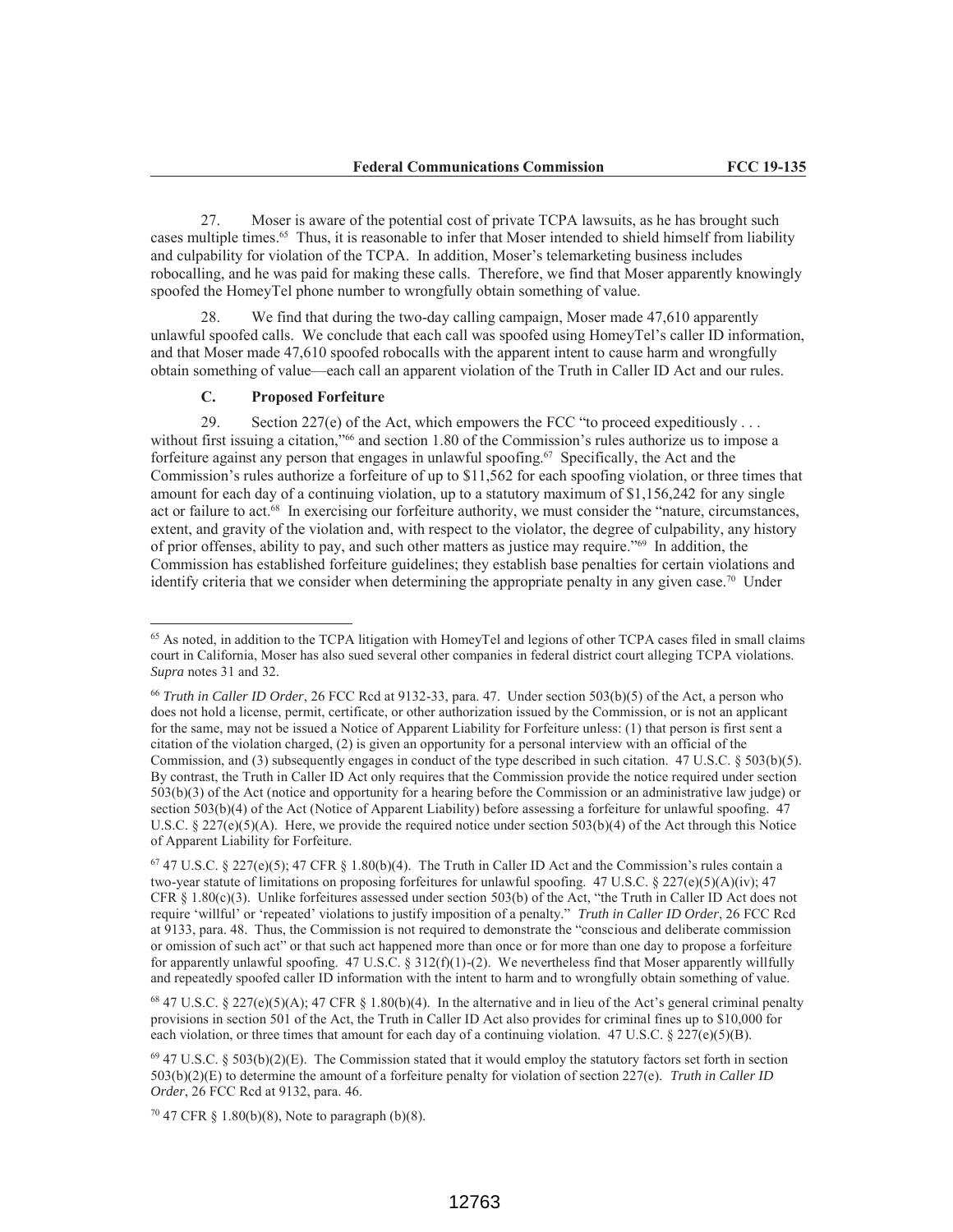these guidelines, we may adjust a forfeiture upward for violations that are egregious, intentional, or repeated, or that cause substantial harm or generate substantial economic gain for the violator.<sup>71</sup>

30. The Commission has proposed a base forfeiture of \$1,000 per unlawful spoofed call in past mass-spoofing enforcement actions. We came to the \$1,000 figure because we determined that the aggregate forfeiture would serve the dual goals of punishment and deterrence, and that higher amounts would be unlikely to achieve a more effective result.<sup>72</sup> We have discretion, however, to propose a higher amount up to the statutory maximum of \$11,562, and a strong congressional directive to take action necessary to pursue and punish perpetrators of unlawful spoofing. We thus propose a base forfeiture amount of \$1,000 per violation.

31. As with past Commission actions addressing violations of section  $227(e)$ , we do not apply the base forfeiture to all 47,610 apparently unlawful spoofed calls; rather, we apply the base forfeiture to a subset of the apparently unlawful spoofed calls analyzed by Bureau staff. The reasons for doing so, rather than proposing a forfeiture based on the total number of apparently spoofed calls, are pragmatic. First, in some cases, depending on the specific spoofing scheme, it can be time-consuming to analyze every apparently spoofed call. Second, in large spoofing schemes, we have found that applying a fraction of the statutory maximum per-call penalty to a fraction of the total calls resulted in a proposed forfeiture that was sufficient to achieve the dual goals of penalizing wrongful conduct and preventing it from recurring.73 Each case is unique, and we must use our discretion in proposing an appropriate penalty to meet the specific circumstances.74 In this case, Bureau staff analyzed 5,713 apparently unlawful spoofed calls.<sup>75</sup> Applying the base forfeiture to these analyzed violations yields a total base forfeiture of \$5,713,000.

32. In weighing the harm Moser caused to HomeyTel and call recipients, and the scale and scope of the unlawful spoofing campaign, we find that, in applying the statutory factors in section 503 of the Act and section 1.80 of the Commission's rules,<sup>76</sup> the totality of the circumstances in this case merit a significant upward adjustment to the base penalty.

33. Most unlawful spoofing campaigns use spoofed caller ID information to evade angry call-backs and deter law enforcement action, $77$  or to encourage consumers to answer the phone by selecting caller ID information that appears to be coming from a neighbor,<sup>78</sup> or a trusted source.<sup>79</sup> Moser,

<sup>74</sup> *See RKO General, Inc.*, 670 F.2d at 237, *citing Leflore Broadcasting Co.*, 636 F.2d at 463 ("We have made it clear in earlier cases that 'the choice of remedies and sanctions is a matter wherein the Commission has broad discretion."").

75 Reviewed Call Detail Records (on file EB-TCD-18-00028267) (containing the call records Bureau staff selected for analysis, including the date and times the call were made).

76 47 U.S.C. § 503(b)(2)(E); 47 CFR § 1.80; *Truth in Caller ID Order*, 26 FCC Rcd at 9132, para. 46.

<sup>77</sup> *E.g.*, *Roesel Notice of Apparent Liability*, 32 FCC Rcd at 6413, para. 27.

<sup>78</sup> *E.g.*, *Adrian Abramovich, Marketing Strategy Leaders, Inc., and Marketing Leaders, Inc.,* Notice of Apparent Liability for Forfeiture, 32 FCC Rcd 5418, 5422-23, paras. 17-18 (2017) (*Abramovich NAL*).

 $\overline{a}$ <sup>71</sup> *Id*.

 $<sup>72</sup>$  In unlawful spoofing campaigns of millions of calls, a higher per-violation amount would quickly reach</sup> astronomical levels. For example, if we were to assess a base forfeiture amount close to the statutory maximum, e.g., \$10,000 for each of say, 75 million unlawful spoofed calls, the forfeiture would be \$750,000,000,000, *i.e.,* three quarters of a trillion dollars.

<sup>73</sup> *Affordable Enterprises of Arizona, LLC,* Notice of Apparent Liability for Forfeiture, 33 FCC Rcd 9233, 9245-46, paras. 34-35 (2018); *Roesel Forfeiture Order*, 33 FCC Rcd at 9225, paras. 57-58; *Roesel Notice of Apparent Liability*, 32 FCC Rcd at 6414, paras. 32-33.

<sup>79</sup> *E.g.*, *IRS*, Do*n't Be Fooled, Phone Scams Continue to Be Serious Threat Nationwide*, IR-2015-62, (Mar. 31, 2015), https://www.irs.gov/newsroom/dont-be-fooled-phone-scams-continue-to-be-serious-threat-nationwide (IRS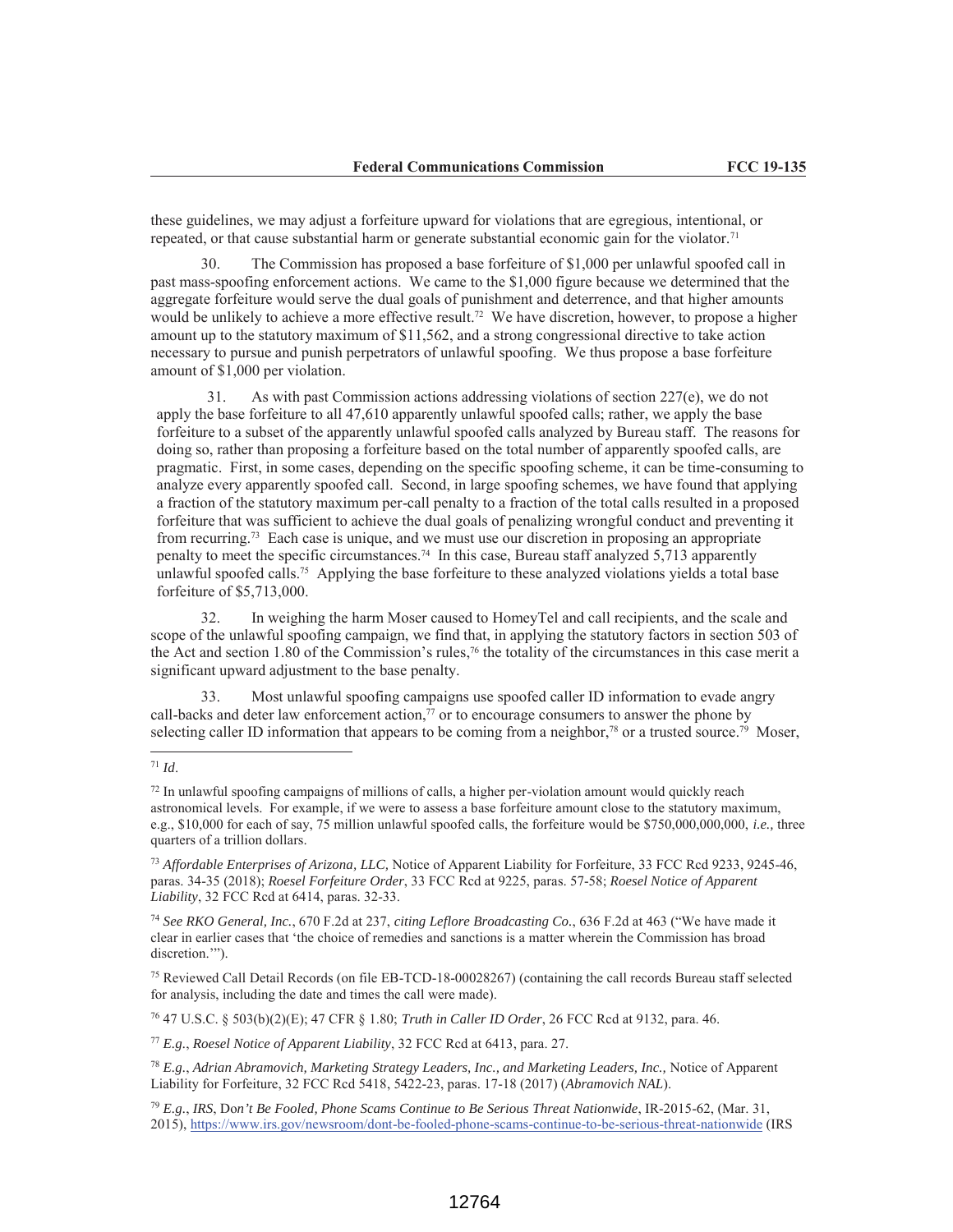however, apparently deliberately selected the caller ID information specifically to damage the reputation of HomeyTel, a company with which he had extensive, negative dealings. His intent to harm with this spoofing campaign rises to a level beyond that which the Commission has typically seen before in unlawful spoofing cases. Beyond the harm caused to call recipients, which is similar to what we have seen in past enforcement actions,<sup>80</sup> Moser intentionally targeted one company when he set the caller ID information to show HomeyTel's phone number in each of the more than 47,000 apparently unlawful spoofed calls. In doing so, Moser's calls threatened the reputation and goodwill of HomeyTel, and exposed the company to significant risk of private litigation under the TCPA.

34. Bureau staff also discovered evidence that Moser's May 2018 conduct was not isolated. Moser previously conducted a robocalling campaign, on November 3 and 5, 2016, and set the caller ID information to show HomeyTel's telephone number.<sup>81</sup> Similar to the facts in the May 2018 unlawful spoofed calling campaign, Moser was not authorized to use HomeyTel's phone number, $82$  had ongoing litigation with HomeyTel and Braun,<sup>83</sup> and caused HomeyTel to receive a number of complaints from consumers even though HomeyTel had not placed the calls.<sup>84</sup>

35. While the forfeiture we propose here is based solely on the unlawful spoofed calls made on May 30 and 31, 2018, we may consider other past conduct in determining an adjustment to a base forfeiture amount.<sup>85</sup> We find that, based on Moser's pattern of conduct, Moser is highly culpable and his behavior is egregious. We therefore propose a 75% upward adjustment to the base penalty yielding a total forfeiture amount of \$9,997,750.

36. Additionally, we hold Kenneth Moser personally liable for the consequences of his apparently unlawful actions. Bureau staff found no evidence that Marketing Support Systems is a legally incorporated entity.86 Rather, Kenneth Moser operates Marketing Support Systems in his individual

81 Second Dialing Platform Response. confirmed that Moser was the contact listed for that account in November 2016. *Id*.

<sup>82</sup> *Supra* para. 9.

<sup>83</sup> *Supra* para. 10.

<sup>84</sup> *Supra* para. 9. E-mail from Conrad Braun, Operations Manager, HomeyTel, to Sonja Rifken, Attorney, Telecommunications Consumers Division, FCC Enforcement Bureau (Feb. 7, 2019, 14:44 EST) (on file in EB-TCD-18-00028267) (voice mail from to HomeyTel (Nov. 5, 2016); E-mail from Conrad Braun, Operations Manager, HomeyTel, to Sonja Rifken, Attorney, Telecommunications Consumers Division, FCC Enforcement Bureau (Feb. 7, 2019, 15:46 EST) (on file in EB-TCD-18-00028267) (voice mail from to HomeyTel (Nov. 3, 2016); E-mail from Conrad Braun, Operations Manager, HomeyTel, to Sonja Rifken, Attorney, Telecommunications Consumers Division, FCC Enforcement Bureau (Feb. 7, 2019, 14:47 EST) (on file in EB-TCD-18-00028267) (voice mail from to HomeyTel (Nov. 3, 2016). A comparison of these complaints with call records revealed that Moser, not HomeyTel, called complainants. Second Dialing Platform Response.

<sup>85</sup> *AT&T Inc., Parent Company of New Cingular Wireless PCS, LLC and AT&T Mobility Puerto Rico, Inc.*, Notice of Apparent Liability for Forfeiture 30 FCC Rcd 856, 859, n.26, 861, para. 12 and 862, n.42 (2015) (Commission stating that "Section 503 of the Act does not bar the Commission from assessing whether AT&T's conduct prior to [the applicable statute of limitations period] apparently violated the Act or Rules or considering such conduct in determining the appropriate forfeiture amount for violations that occurred within the [statute of limitations period]."); *Order*, 31 FCC Rcd 10484 (EB 2016) (adopting Consent Decree); *see also Enserch Corp.*, Forfeiture Order, 15 FCC Rcd 13551, 13554, para. 11 (2000).

<sup>86</sup> In addition to Bureau staff's discovery that Moser registered Marketing Support Systems as a fictious business name, Bureau staff reviewed the California Secretary of State website, which provides information on corporations,

warning taxpayers not to be fooled by phone scammers who "alter caller ID numbers to make it look like the IRS is calling").

<sup>80</sup> *E.g.*, *Roesel Forfeiture Order*, 33 FCC Rcd at 9218-19, paras. 40-41; *Roesel Notice of Apparent Liability*, 32 FCC Rcd at 6408, para. 16.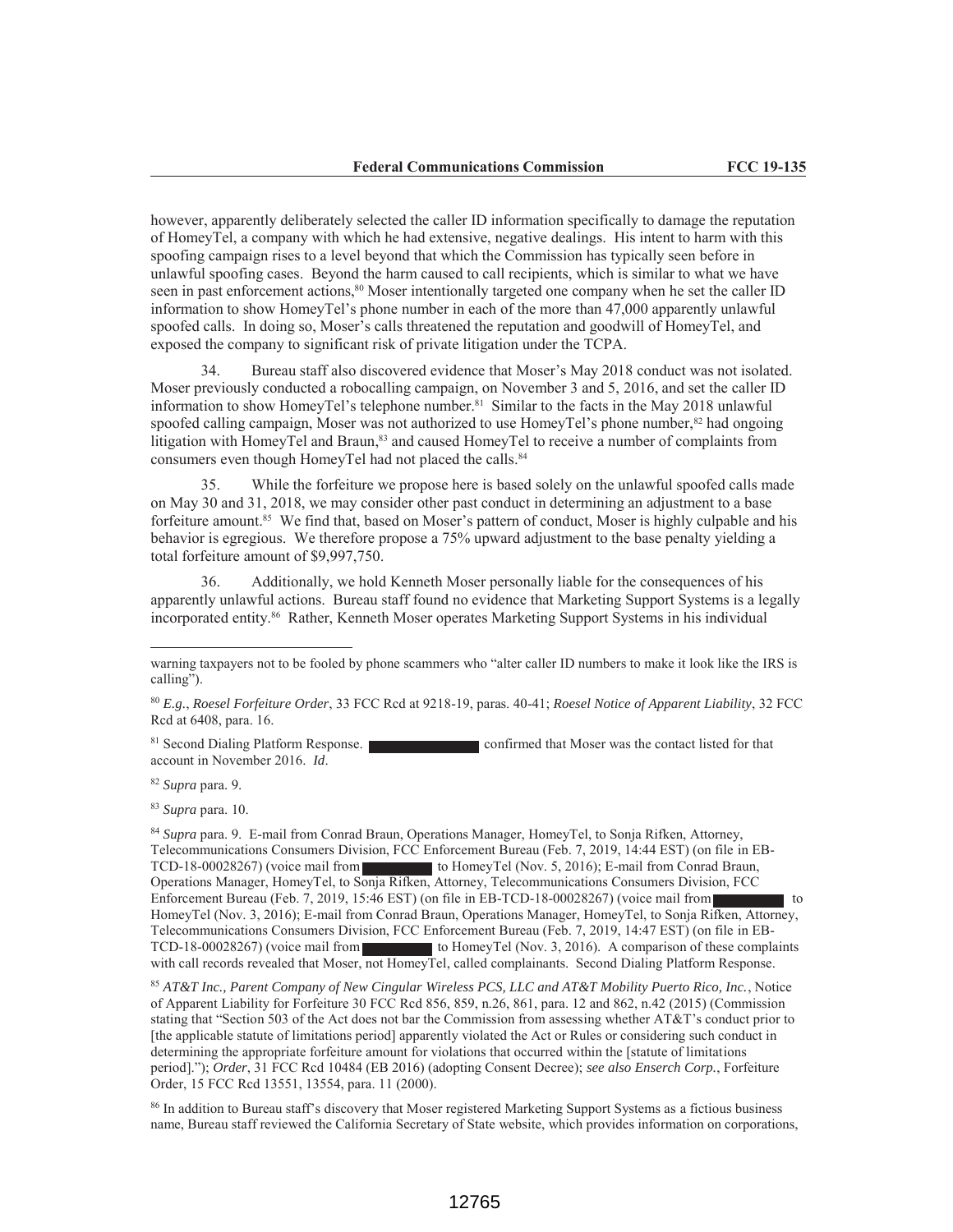capacity under a fictitious business name.<sup>87</sup> As such, he is not entitled to the protection of the corporate form and is personally liable for the apparent violations.<sup>88</sup> Accordingly, we hold Moser dba Marketing Support Systems liable for the proposed forfeiture.

# **IV. ORDERING CLAUSES**

37. **IT IS ORDERED** that, pursuant to sections  $227(e)(5)(A)(i)$  and  $503(b)$  of the Act<sup>89</sup> and sections 1.80 of the Commission's rules, $90$  Kenneth Moser dba Marketing Support Systems is hereby **NOTIFIED** of this **APPARENT LIABIITY FOR A FORFEITURE** in the amount of nine million, nine hundred ninety-seven thousand, seven hundred fifty dollars (\$9,997,750) for willful and repeated violations of section 227(e) of the Act,<sup>91</sup> section 64.1604 of the Commission's rules,<sup>92</sup> and the *Rules and Regulations Implementing the Truth In Caller ID Act of 2009*. 93

38. **IT IS FURTHER ORDERED** that, pursuant to section 1.80 of the Commission's rules,94 within thirty (30) calendar days of the release date of this Notice of Apparent Liability for Forfeiture, Kenneth Moser dba Marketing Support Systems, **SHALL PAY** the full amount of the proposed forfeiture or **SHALL FILE** a written statement seeking reduction or cancellation of the proposed forfeiture, consistent with paragraphs 41-42 below.95

39. Payment of the forfeiture must be made by check or similar instrument, wire transfer, or credit card, and must include the NAL/Account Number and FRN referenced above. Kenneth Moser dba Marketing Support Systems shall send electronic notification of payment to Lisa Williford at Lisa.Williford@fcc.gov on the date said payment is made. Regardless of the form of payment, a completed FCC Form 159 (Remittance Advice) must be submitted.<sup>96</sup> When completing the FCC Form 159, enter the Account Number in block number 23A (call sign/other ID) and enter the letters "FORF" in

 $\overline{a}$ 

limited liability corporations, and limited partnerships incorporated in the state, and found no evidence that Marketing Support Systems is currently operating or has operated under corporate or partnership structure in California. California Secretary of State, *Business Search*, https://businesssearch.sos.ca.gov (visited Aug. 23, 2018).

<sup>87</sup> *Supra* notes 2 and 16.

<sup>88</sup> *See Labadie Coal Co. v. Black*, 672 F.2d 92, 95 (D.C. Cir. 1982) (noting that piercing the corporate veil analysis to find personal liability is only relevant "if it is established that the corporate entity itself exists"); *Abramovich NAL*, 32 FCC Rcd at 5427-28, para. 27; *see also Adrian Abramovich, Marketing Strategy Leaders, Inc., and Marketing Leaders, Inc*, Forfeiture Order, 33 FCC Rcd 4663, 4674, para. 33 ("[B]ecause Mr. Abramovich continued to operate under the name of a dissolved corporation, Marketing Strategy Leaders, during the time the violations occurred, he is not entitled to the protections of the corporate form and is personally liable for the full forfeiture amount.") (*Abramovich Forfeiture Order*).

 $89$  47 U.S.C.  $\S$  227(e)(5)(A)(i) and 503(b).

<sup>90 47</sup> CFR § 1.80.

<sup>91 47</sup> U.S.C. § 227(e).

<sup>92 47</sup> CFR § 64.1604.

<sup>93</sup> *Truth in Caller ID Order*.

<sup>94 47</sup> CFR § 1.80.

<sup>95</sup> Any entity that is a "Small Business Concern" as defined in the Small Business Act (Pub. L. 85-536, as amended) may avail itself of rights set forth in that Act, including rights set forth in 15 U.S.C. § 657, "Oversight of Regulatory Enforcement," in addition to other rights set forth herein.

<sup>&</sup>lt;sup>96</sup> An FCC Form 159 and detailed instructions for completing the form may be obtained at http://www.fcc.gov/Forms/Form159/159.pdf.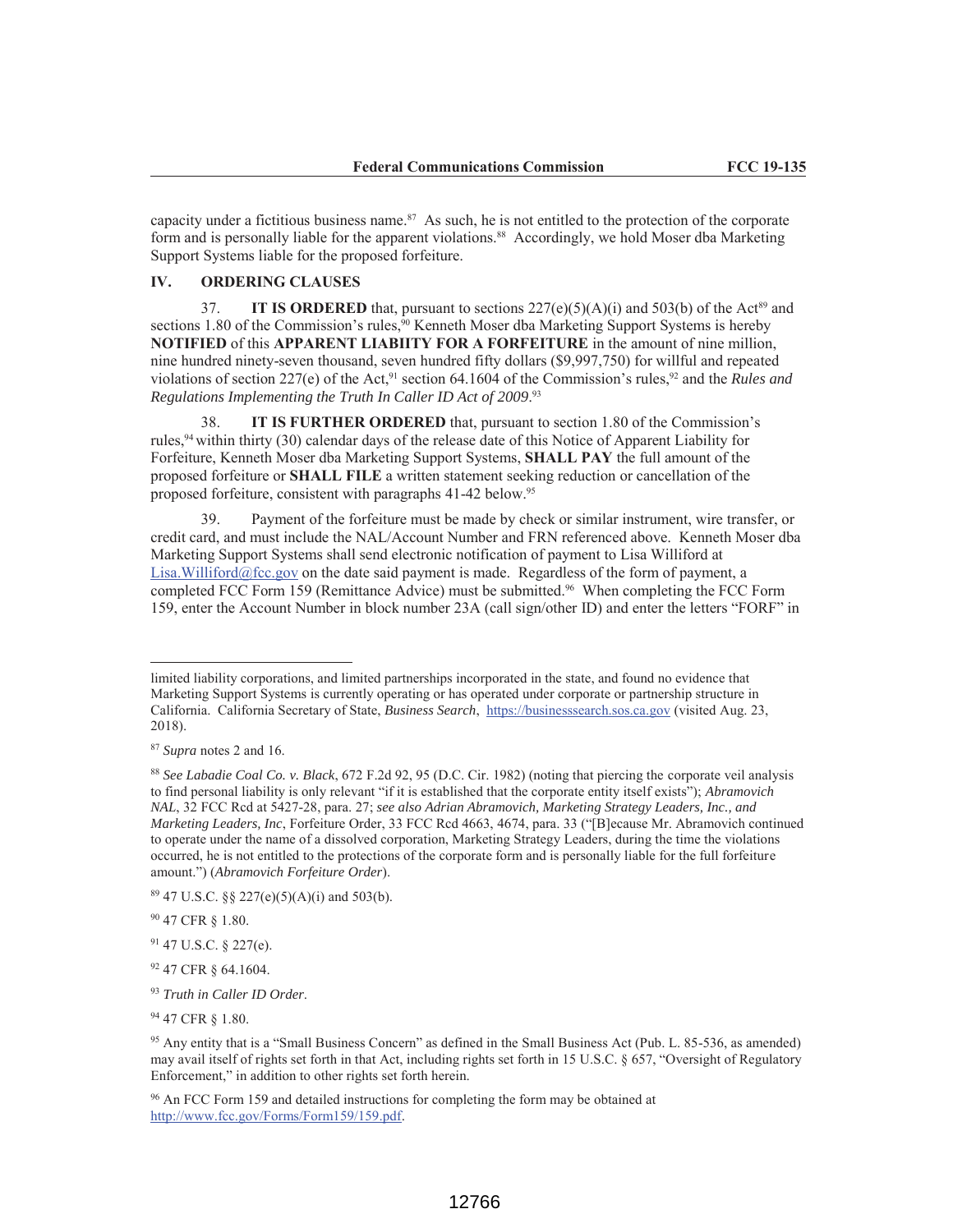block number 24A (payment type code). Below are additional instructions that should be followed based on the form of payment selected:

- **•** Payment by check or money order must be made payable to the order of the Federal Communications Commission. Such payments (along with the completed Form 159) must be mailed to Federal Communications Commission, P.O. Box 979088, St. Louis, MO 63197- 9000, or sent via overnight mail to U.S. Bank – Government Lockbox #979088, SL-MO-C2- GL, 1005 Convention Plaza, St. Louis, MO 63101.
- **•** Payment by wire transfer must be made to ABA Number 021030004, receiving bank TREAS/NYC, and Account Number 27000001. To complete the wire transfer and ensure appropriate crediting of the wired funds, a completed Form 159 must be faxed to U.S. Bank at (314) 418-4232 on the same business day the wire transfer is initiated.
- **•** Payment by credit card must be made by providing the required credit card information on FCC Form 159 and signing and dating the Form 159 to authorize the credit card payment. The completed Form 159 must then be mailed to Federal Communications Commission, P.O. Box 979088, St. Louis, MO 63197-9000, or sent via overnight mail to U.S. Bank – Government Lockbox #979088, SL-MO-C2-GL, 1005 Convention Plaza, St. Louis, MO 63101.

40. Any request for making full payment over time under an installment plan should be sent to: Chief Financial Officer—Financial Operations, Federal Communications Commission, 445 12th Street, SW, Room 1-A625, Washington, DC 20554.<sup>97</sup> Questions regarding payment procedures should be directed to the Financial Operations Group Help Desk by phone, 1-877-480-3201, or by e-mail, ARINQUIRIES@fcc.gov.

41. The written statement seeking reduction or cancellation of the proposed forfeiture, if any, must include a detailed factual statement supported by appropriate documentation and affidavits pursuant to sections 1.16 and 1.80(f)(3) of the Commission's rules.<sup>98</sup> The written statement must be mailed to the Office of the Secretary, Federal Communications Commission, 445 12th Street, SW, Washington, DC 20554, ATTN: Enforcement Bureau – Telecommunications Consumers Division, and must include the NAL/Account Number referenced in the caption. The statement must also be e-mailed to Shana Yates, Assistant Division Chief, Telecommunications Consumers Division, at Shana.Yates@fcc.gov, and Sonja Rifken, Attorney, Telecommunications Consumers Division, at Sonja.Rifken@fcc.gov.

42. The Commission will not consider reducing or canceling a forfeiture in response to a claim of inability to pay unless the petitioner submits: (1) federal tax returns for the most recent threeyear period; (2) financial statements prepared according to generally accepted accounting practices; and (3) any other reliable and objective documentation that accurately reflects the petitioner's current financial status.99 Any claim of inability to pay must specifically identify the basis for the claim by reference to the financial documentation.

 $\overline{a}$ 

<sup>97</sup> *See* 47 CFR § 1.1914.

<sup>98</sup> *Id*. at §§ 1.16, 1.80(f)(3).

<sup>99</sup> *See Abramovich Forfeiture Order*, 33 FCC Rcd at 4678-78, paras. 44-45. We note that such information should also include any judgments or settlements Moser received related to any TCPA litigation in which he was involved.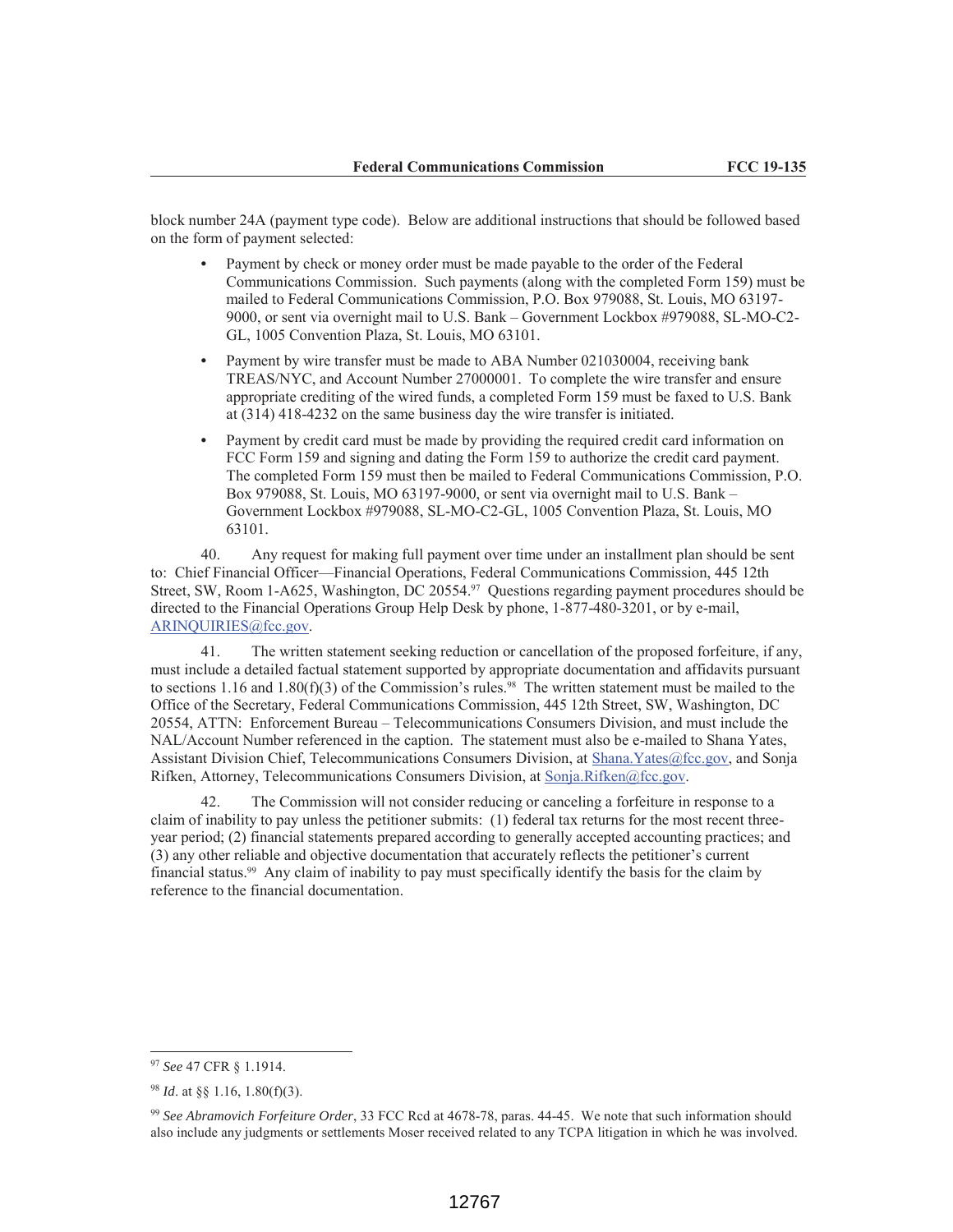43. **IT IS FURTHER ORDERED** that a copy of this Notice of Apparent Liability for Forfeiture, together with the reviewed Call Detail Records, shall be sent by first class mail and certified mail, return receipt requested, to Kenneth Moser dba Marketing Support Systems at .

FEDERAL COMMUNICATIONS COMMISSION

Marlene H. Dortch Secretary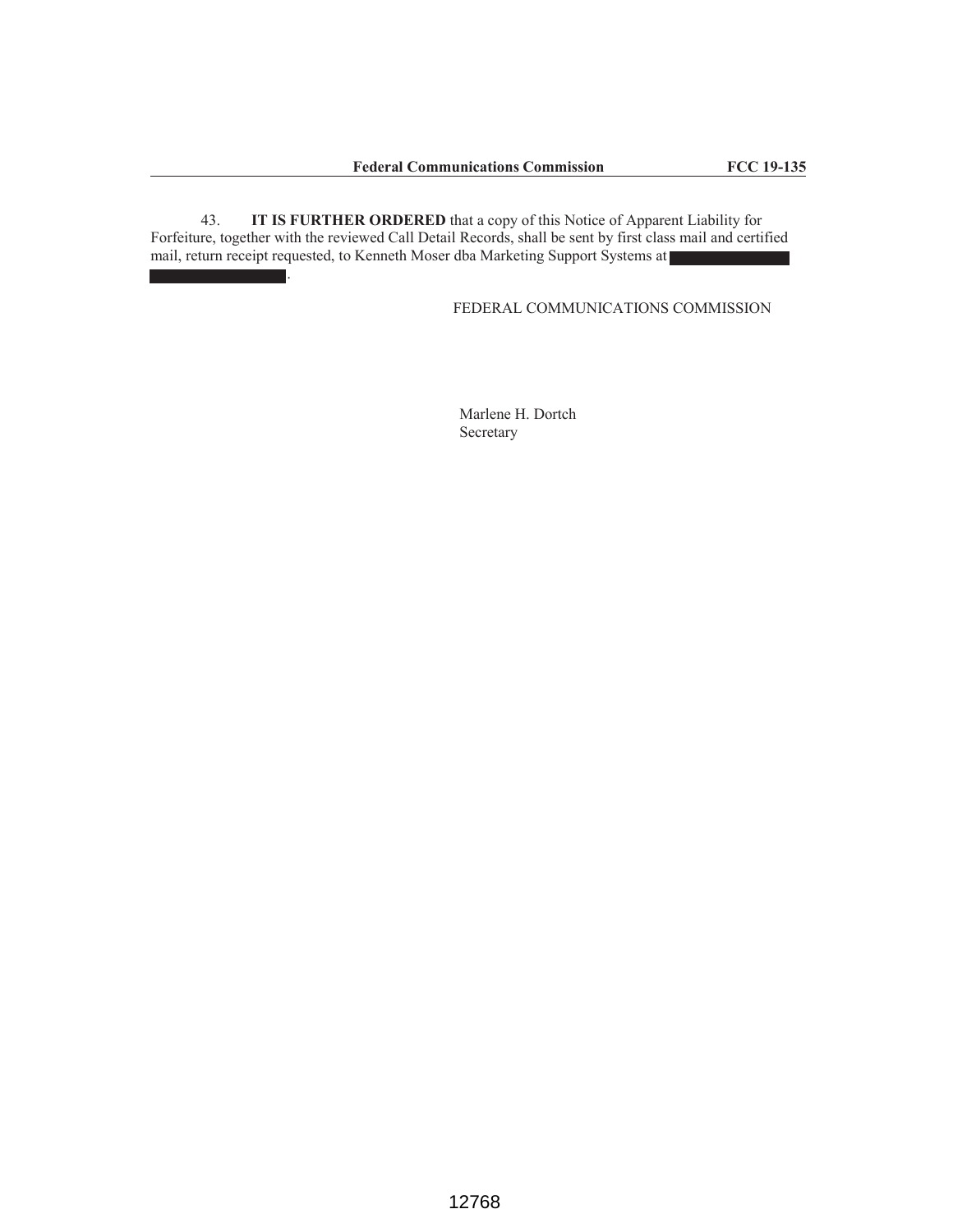## **STATEMENT OF CHAIRMAN AJIT PAI**

## **Re:** *Kenneth Moser dba Marketing Support Systems***, EB-TCD-18-00028267**

One week before last year's California primary election, residents of the  $76<sup>th</sup>$  State Assembly District outside of San Diego received a robocall describing in graphic terms a sexual assault allegedly committed by one of the candidates running for an open Assembly seat. But the allegation was false. It had already been disproven by law enforcement. It was a malicious smear.

The FCC doesn't (and shouldn't) have the authority to police truthfulness in political campaigns. But we can police unlawfully spoofed robocalls. And that's relevant here because Kenneth Moser, through his telemarketing company, Marketing Support Systems, apparently made 47,000 of these robocalls over the course of two days. When he did that, he didn't include accurate caller ID information. He didn't want people to know that he was making these calls.

Why? The facts strongly suggest that Moser spoofed the caller ID information of a business rival with the intent to harm that rival. He wasn't simply trying to disassociate himself from the calls. If that was the case, he could have inserted random caller ID information. Instead, Moser chose to associate his business rival with these upsetting and false robocalls, which obviously would not be good for the rival's reputation. And indeed, that company bore the brunt of complaints from angry Californians who received these robocalls.

Today, we propose a forfeiture of \$9,997,750 on Moser for these apparently unlawful spoofed robocalls. This Notice of Apparent Liability is the latest, but certainly not the last, of our enforcement efforts to aggressively combat illegal robocalls and protect American consumers. Today's action is a great example of FCC staff's persistence to track down and bring illegal robocallers to justice.

And we are not alone. Thanks to the leadership of Senators John Thune and Ed Markey, and Representatives Frank Pallone and Greg Walden, it looks like additional help is on the way. Their new bill, which has already passed the House, would make a number of reforms. One of them would extend the statute of limitations, which would make it easier for our dedicated Enforcement Bureau staff to bring illegal robocallers to justice.

We are also working with our international partners to combat spoofed robocalls. Just this week, I held the first official cross-border call using the SHAKEN/STIR caller ID authentication framework with Ian Scott, Chairperson and CEO of the Canadian Radiotelevision and Telecommunications Commission. The implementation of SHAKEN/STIR will be a critical step to protect consumers from spoofed robocalls, and we will continue to work domestically and internationally on this important issue. Speaking of which, the end-of-the-year deadline for major carriers to implement SHAKEN/STIR is coming up. I've already directed staff to review the record and draft options for mandating the implementation of SHAKEN/STIR by rule. And if industry does not get the job done, I will not hesitate to call an FCC vote on new rules.

I want to thank Parul Desai, Lisa Gelb, Rosemary Harold, Shannon Lipp, Sonja Rifken, Kristi Thompson, and Shana Yates of the Enforcement Bureau; and Valerie Hill, Richard Mallen, and Bill Richardson of the Office of General Counsel for their tireless efforts to rein in the scourge of illegal robocalls and to protect all Americans.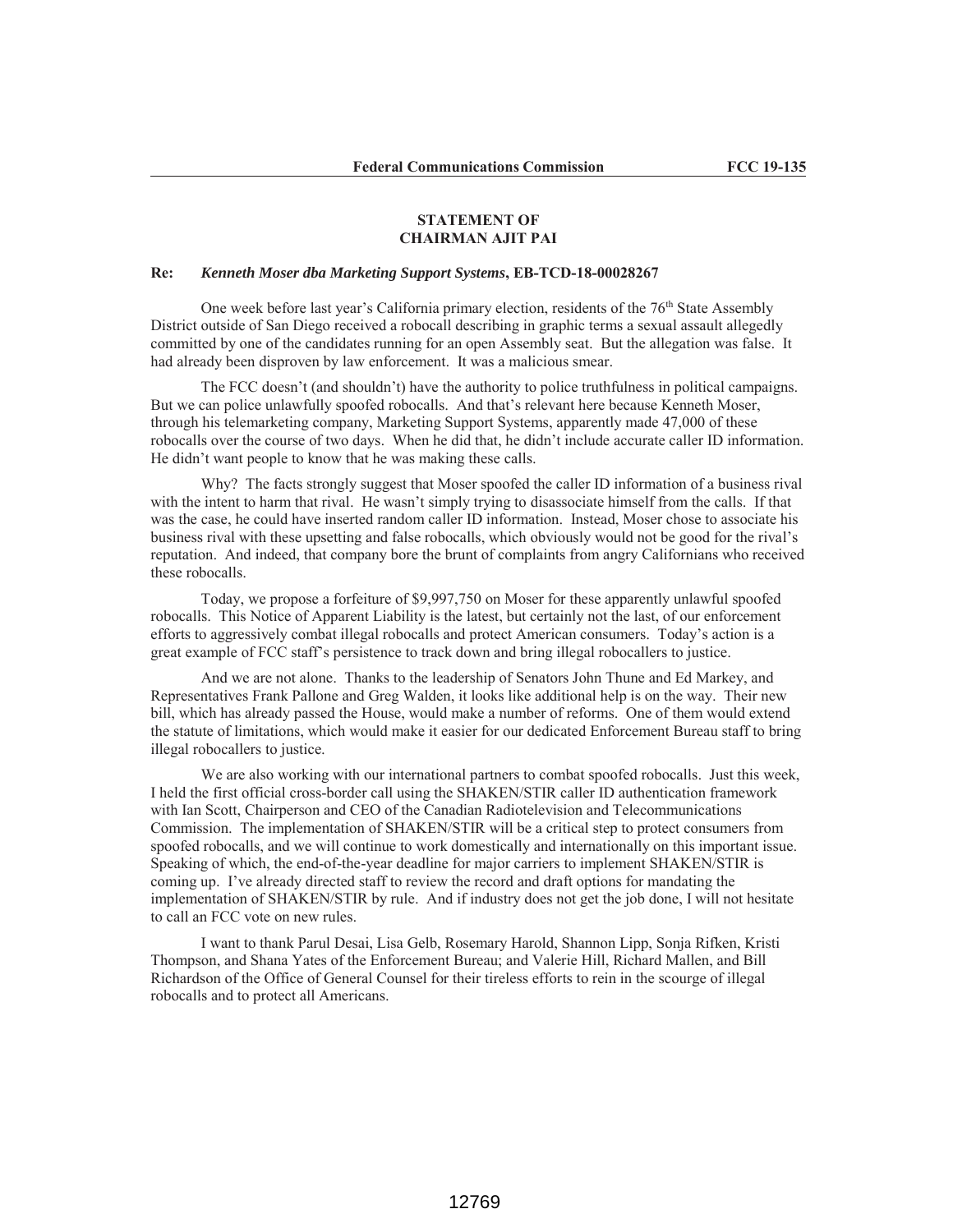## **STATEMENT OF COMMISSIONER JESSICA ROSENWORCEL**

## **Re:** *Kenneth Moser dba Marketing Support Systems***, File No.: EB-TCD-00028267, Notice of Apparent Liability for Forfeiture (December 12, 2019)**

The phone rings. On the line is someone offering a fabulous cruise or a once-in-a-lifetime investment opportunity. Or maybe it's an agent from the Internal Revenue Service with the threatening news of an imminent lawsuit. They're robocalls. And they are totally out of control.

At the start of this Administration, consumers received roughly 2 billion robocalls a month. They now average between 5 and 6 billion a month. This is crazy. Whatever we are doing to stem the tide of these calls is simply not working. Those numbers show with perfect clarity we need to do more.

It is against this background that today the Federal Communications Commission seeks to enforce its rules and help stop the deluge of robocalls. In the instant decision, we have a particularly ugly set of facts. Kenneth Moser was a telemarketer who launched an extensive robocalling campaign. It spoofed the number of his business rival and sent out calls featuring allegations of sexual assault involving a political candidate.

In response, we propose a \$9.99 million fine to penalize him for this robocalling because it violates the law. This is good because enforcement or our rules designed to prevent robocalls matters.

But it is not enough. Because everyone should save the accolades for when we crush these calls *and collect*. And on that score, we have work to do. Earlier this year, *The Wall Street Journal* found that of the over \$208 million in fines this agency had assessed on those responsible for robocalls, it had collected—wait for it—just \$6,790. That's embarrassing.

In fact, it has gotten so bad that Congress has stepped in with legislative efforts to improve coordination across the government and make it possible for this agency to collect on its enforcement fines. We need it. Because without it our action today is not especially meaningful and—let's be honest—will not stop these nuisance calls from continuing to grow.